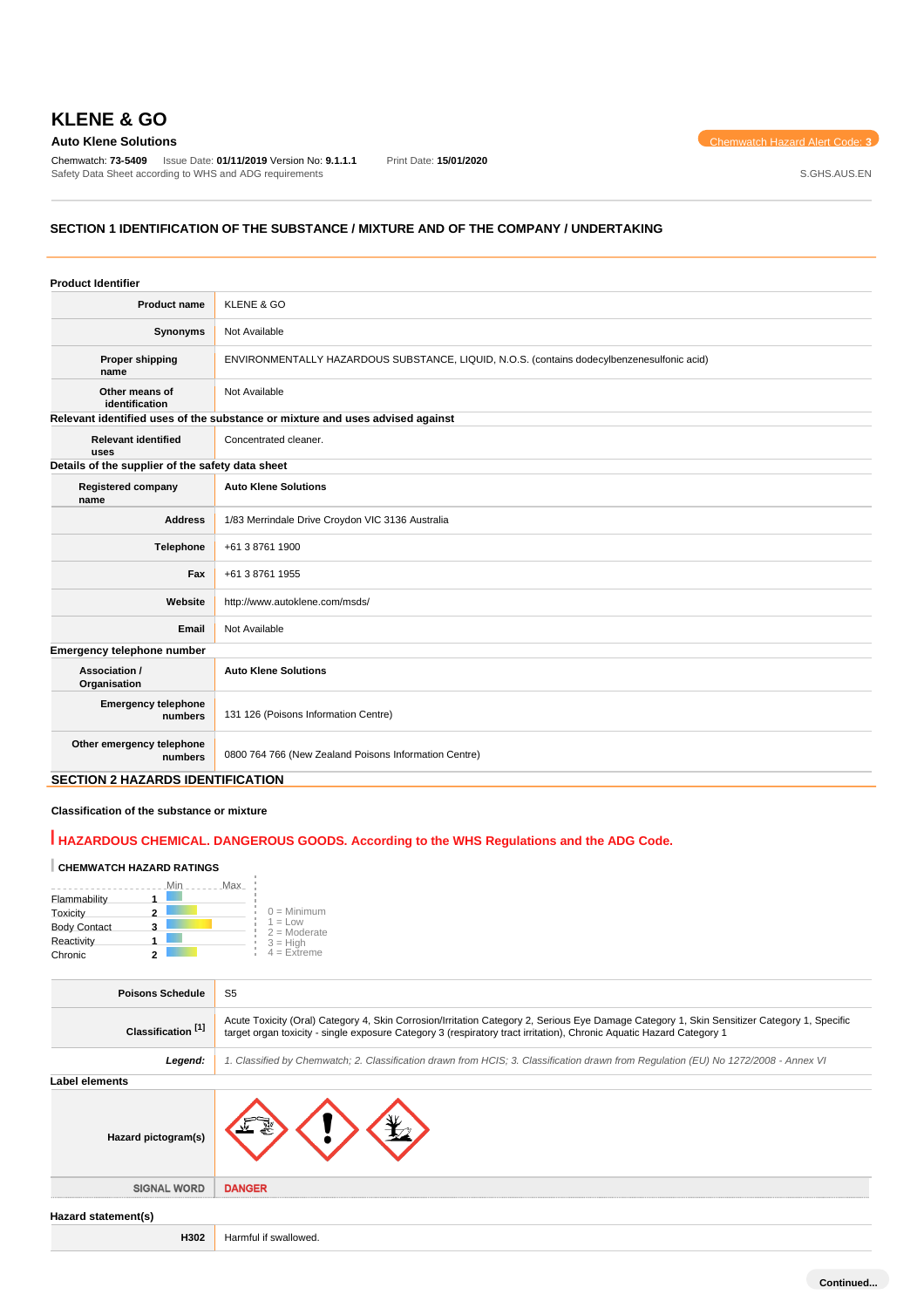|                                              | <b>KLENE &amp; GO</b>                                                                                                            |
|----------------------------------------------|----------------------------------------------------------------------------------------------------------------------------------|
| Chemwatch: 73-5409                           | Page 2 of 16<br><b>Issue Date: 01/11/2019</b>                                                                                    |
| Version No: <b>9.1.1.1</b>                   | Print Date: 15/01/2020                                                                                                           |
| H315                                         | Causes skin irritation.                                                                                                          |
| H318                                         | Causes serious eye damage.                                                                                                       |
| H317                                         | May cause an allergic skin reaction.                                                                                             |
| H335                                         | May cause respiratory irritation.                                                                                                |
| H410                                         | Very toxic to aquatic life with long lasting effects.                                                                            |
| <b>Precautionary statement(s) Prevention</b> |                                                                                                                                  |
| P271                                         | Use only outdoors or in a well-ventilated area.                                                                                  |
| P280                                         | Wear protective gloves/protective clothing/eye protection/face protection.                                                       |
| P261                                         | Avoid breathing mist/vapours/spray.                                                                                              |
| P270                                         | Do not eat, drink or smoke when using this product.                                                                              |
| P273                                         | Avoid release to the environment.                                                                                                |
| P272                                         | Contaminated work clothing should not be allowed out of the workplace.                                                           |
| Precautionary statement(s) Response          |                                                                                                                                  |
| P305+P351+P338                               | IF IN EYES: Rinse cautiously with water for several minutes. Remove contact lenses, if present and easy to do. Continue rinsing. |
| P310                                         | Immediately call a POISON CENTER or doctor/physician.                                                                            |
| P321                                         | Specific treatment (see advice on this label).                                                                                   |
| P362                                         | Take off contaminated clothing and wash before reuse.                                                                            |
| P302+P352                                    | IF ON SKIN: Wash with plenty of water.                                                                                           |
| P333+P313                                    | If skin irritation or rash occurs: Get medical advice/attention.                                                                 |
| P391                                         | Collect spillage.                                                                                                                |
| <b>Precautionary statement(s) Storage</b>    |                                                                                                                                  |
| P405                                         | Store locked up.                                                                                                                 |
| P403+P233                                    | Store in a well-ventilated place. Keep container tightly closed.                                                                 |
| Precautionary statement(s) Disposal          |                                                                                                                                  |
| P501                                         | Dispose of contents/container to authorised hazardous or special waste collection point in accordance with any local regulation. |
|                                              | <b>SECTION 3 COMPOSITION / INFORMATION ON INGREDIENTS</b>                                                                        |

#### **Substances**

See section below for composition of Mixtures

### **Mixtures**

| <b>CAS No</b>                       | %[weight] | Name                                       |  |
|-------------------------------------|-----------|--------------------------------------------|--|
| 27176-87-0                          | 20-40     | dodecylbenzenesulfonic acid                |  |
| 102-71-6                            | $1 - 10$  | triethanolamine                            |  |
| 107-41-5                            | $1 - 10$  | hexylene glycol                            |  |
| 34590-94-8                          | $1 - 10$  | dipropylene glycol monomethyl ether        |  |
| Not Available                       | <1        | perfume lemon                              |  |
| Not Available                       | <1        | foaming agent                              |  |
| Not Available                       | balance   | Ingredients determined not to be hazardous |  |
| 7732-18-5                           | < 100     | water                                      |  |
| <b>SECTION 4 FIRST AID MEASURES</b> |           |                                            |  |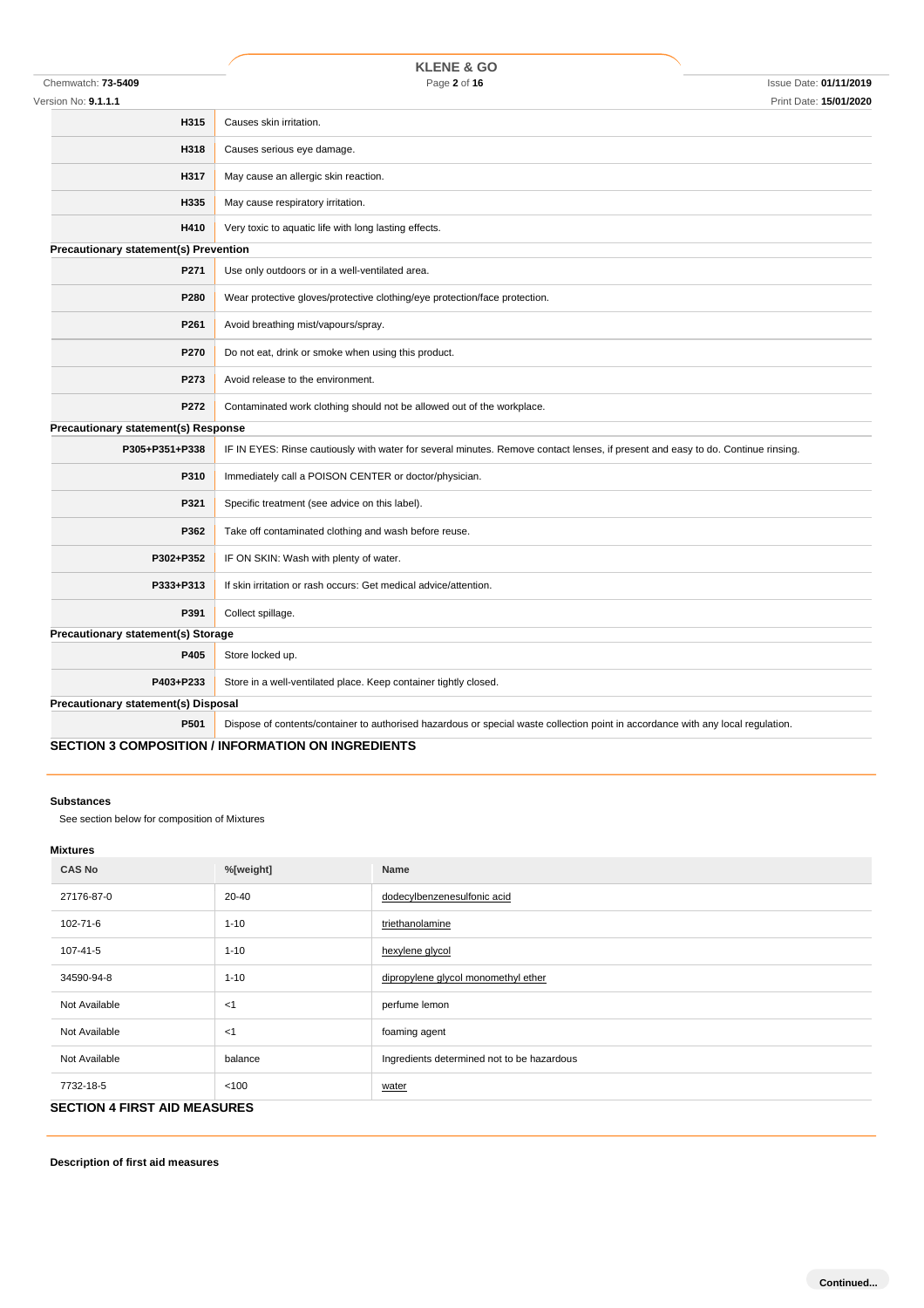|                     | <b>KLENE &amp; GO</b>                                                                                                                                                                                                                                                                                                                     |                                                                                                                                                                                                                                                                                                                                                                                                                                                                                                                                                                                                                                                                                                                                                                                                                                                                                                                                                                                          |
|---------------------|-------------------------------------------------------------------------------------------------------------------------------------------------------------------------------------------------------------------------------------------------------------------------------------------------------------------------------------------|------------------------------------------------------------------------------------------------------------------------------------------------------------------------------------------------------------------------------------------------------------------------------------------------------------------------------------------------------------------------------------------------------------------------------------------------------------------------------------------------------------------------------------------------------------------------------------------------------------------------------------------------------------------------------------------------------------------------------------------------------------------------------------------------------------------------------------------------------------------------------------------------------------------------------------------------------------------------------------------|
|                     | Page 3 of 16                                                                                                                                                                                                                                                                                                                              | <b>Issue Date: 01/11/2019</b>                                                                                                                                                                                                                                                                                                                                                                                                                                                                                                                                                                                                                                                                                                                                                                                                                                                                                                                                                            |
|                     |                                                                                                                                                                                                                                                                                                                                           | Print Date: 15/01/2020                                                                                                                                                                                                                                                                                                                                                                                                                                                                                                                                                                                                                                                                                                                                                                                                                                                                                                                                                                   |
| <b>Eye Contact</b>  | If this product comes in contact with the eyes:<br>Immediately hold eyelids apart and flush the eye continuously with running water.<br>and lower lids.<br>Transport to hospital or doctor without delay.<br>▶ Removal of contact lenses after an eye injury should only be undertaken by skilled personnel.                              |                                                                                                                                                                                                                                                                                                                                                                                                                                                                                                                                                                                                                                                                                                                                                                                                                                                                                                                                                                                          |
| <b>Skin Contact</b> | If skin contact occurs:<br>Immediately remove all contaminated clothing, including footwear.<br>Flush skin and hair with running water (and soap if available).<br>Seek medical attention in event of irritation.                                                                                                                         |                                                                                                                                                                                                                                                                                                                                                                                                                                                                                                                                                                                                                                                                                                                                                                                                                                                                                                                                                                                          |
| Inhalation          | If fumes, aerosols or combustion products are inhaled remove from contaminated area.<br>Other measures are usually unnecessary.                                                                                                                                                                                                           |                                                                                                                                                                                                                                                                                                                                                                                                                                                                                                                                                                                                                                                                                                                                                                                                                                                                                                                                                                                          |
| Ingestion           | FIF SWALLOWED, REFER FOR MEDICAL ATTENTION, WHERE POSSIBLE, WITHOUT DELAY.<br>For advice, contact a Poisons Information Centre or a doctor.<br>Urgent hospital treatment is likely to be needed.<br>indicated by the patient's condition.<br>SDS should be provided. Further action will be the responsibility of the medical specialist. |                                                                                                                                                                                                                                                                                                                                                                                                                                                                                                                                                                                                                                                                                                                                                                                                                                                                                                                                                                                          |
|                     | otherwise:<br>position, if possible) to maintain open airway and prevent aspiration.<br>NOTE: Wear a protective glove when inducing vomiting by mechanical means.                                                                                                                                                                         |                                                                                                                                                                                                                                                                                                                                                                                                                                                                                                                                                                                                                                                                                                                                                                                                                                                                                                                                                                                          |
|                     | Chemwatch: 73-5409<br>Version No: 9.1.1.1                                                                                                                                                                                                                                                                                                 | Ensure complete irrigation of the eye by keeping eyelids apart and away from eye and moving the eyelids by occasionally lifting the upper<br>▶ Continue flushing until advised to stop by the Poisons Information Centre or a doctor, or for at least 15 minutes.<br>In the mean time, qualified first-aid personnel should treat the patient following observation and employing supportive measures as<br>If the services of a medical officer or medical doctor are readily available, the patient should be placed in his/her care and a copy of the<br>► If medical attention is not available on the worksite or surroundings send the patient to a hospital together with a copy of the SDS.<br>Where medical attention is not immediately available or where the patient is more than 15 minutes from a hospital or unless instructed<br><b>NUMBE</b> vomiting with fingers down the back of the throat, ONLY IF CONSCIOUS Lean patient forward or place on left side (head-down |

#### **Indication of any immediate medical attention and special treatment needed**

Treat symptomatically.

For acute or short term repeated exposures to strong acids:

Airway problems may arise from laryngeal edema and inhalation exposure. Treat with 100% oxygen initially.

- Respiratory distress may require cricothyroidotomy if endotracheal intubation is contraindicated by excessive swelling ▶
- Intravenous lines should be established immediately in all cases where there is evidence of circulatory compromise.

Strong acids produce a coagulation necrosis characterised by formation of a coagulum (eschar) as a result of the dessicating action of the acid on proteins in specific tissues. INGESTION:

- Immediate dilution (milk or water) within 30 minutes post ingestion is recommended.
- **DO NOT** attempt to neutralise the acid since exothermic reaction may extend the corrosive injury.
- K Be careful to avoid further vomit since re-exposure of the mucosa to the acid is harmful. Limit fluids to one or two glasses in an adult. K
- Charcoal has no place in acid management.

Some authors suggest the use of lavage within 1 hour of ingestion. SKIN:

Skin lesions require copious saline irrigation. Treat chemical burns as thermal burns with non-adherent gauze and

- wrapping. Deep second-degree burns may benefit from topical silver sulfadiazine. EYE:
- Eye injuries require retraction of the eyelids to ensure thorough irrigation of the conjuctival cul-de-sacs. Irrigation should last at least 20-30 minutes. **DO NOT** use neutralising agents or any other additives. Several litres of saline are required.
- Cycloplegic drops, (1% cyclopentolate for short-term use or 5% homatropine for longer term use) antibiotic drops, vasoconstrictive agents or artificial tears may be indicated dependent on the severity of the injury.

Steroid eye drops should only be administered with the approval of a consulting ophthalmologist).

[Ellenhorn and Barceloux: Medical Toxicology]

### **SECTION 5 FIREFIGHTING MEASURES**

#### **Extinguishing media**

- Alcohol stable foam.
- Dry chemical powder.
- **BCF** (where regulations permit).
- Carbon dioxide.
- Water spray or fog Large fires only.

### **Special hazards arising from the substrate or mixture**

| Fire Incompatibility           | Avoid contamination with oxidising agents i.e. nitrates, oxidising acids, chlorine bleaches, pool chlorine etc. as ignition may result |
|--------------------------------|----------------------------------------------------------------------------------------------------------------------------------------|
| <b>Advice for firefighters</b> |                                                                                                                                        |
|                                | Alert Fire Brigade and tell them location and nature of hazard.                                                                        |
|                                | . Wear breathing apparatus plus protective gloves in the event of a fire.                                                              |
|                                | ▶ Prevent, by any means available, spillage from entering drains or water courses.                                                     |
| <b>Fire Fighting</b>           | ▶ Use fire fighting procedures suitable for surrounding area.                                                                          |
|                                | DO NOT approach containers suspected to be hot.                                                                                        |
|                                | Cool fire exposed containers with water spray from a protected location.                                                               |
|                                | If safe to do so, remove containers from path of fire.                                                                                 |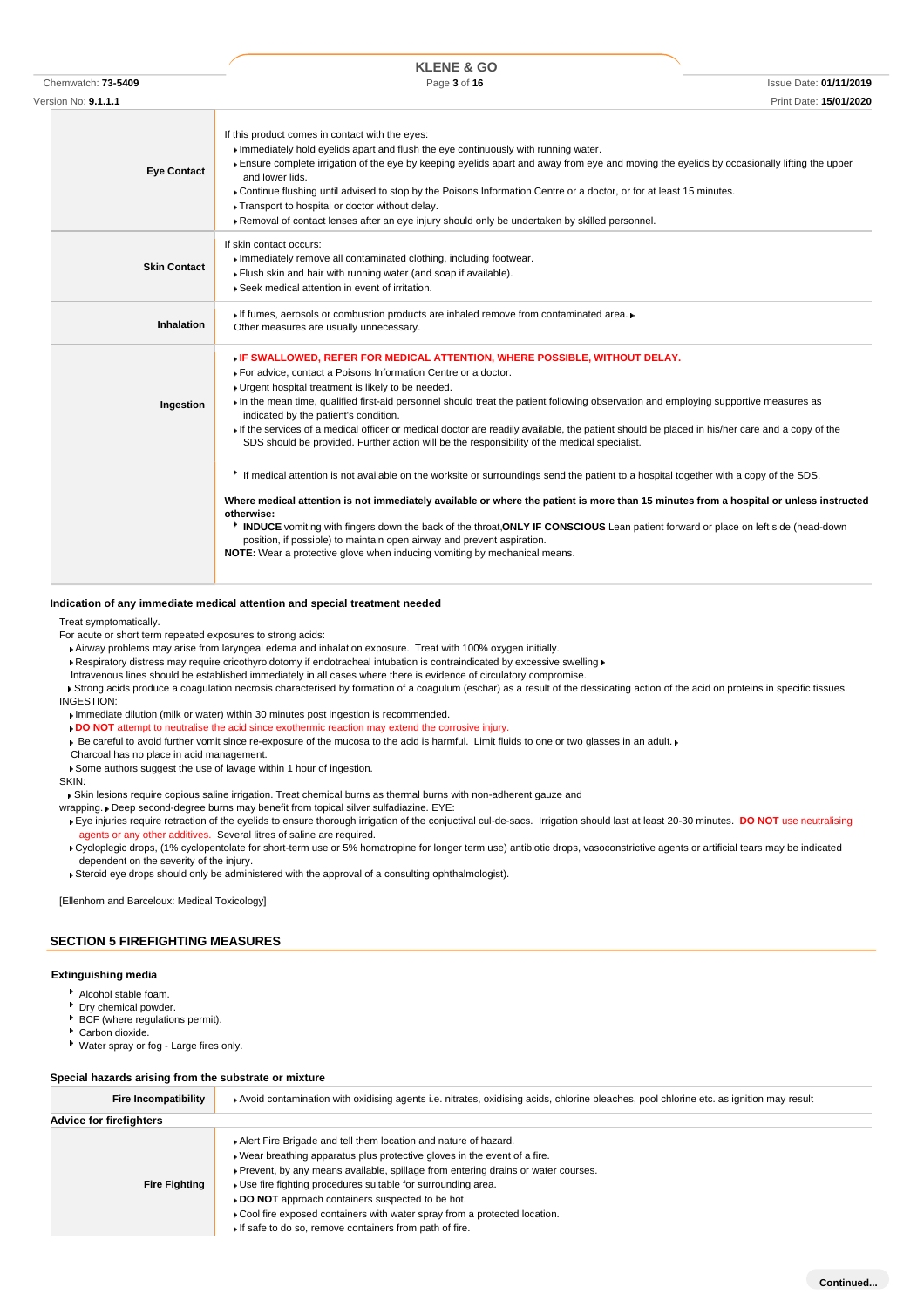|                              | <b>KLENE &amp; GO</b>                                                                                                                                                                                                                                                                                                                                                                                                                                                                      |                               |
|------------------------------|--------------------------------------------------------------------------------------------------------------------------------------------------------------------------------------------------------------------------------------------------------------------------------------------------------------------------------------------------------------------------------------------------------------------------------------------------------------------------------------------|-------------------------------|
| Chemwatch: 73-5409           | Page 4 of 16                                                                                                                                                                                                                                                                                                                                                                                                                                                                               | <b>Issue Date: 01/11/2019</b> |
| Version No: 9.1.1.1          |                                                                                                                                                                                                                                                                                                                                                                                                                                                                                            | Print Date: 15/01/2020        |
| <b>Fire/Explosion Hazard</b> | ▶ Combustible.<br>Slight fire hazard when exposed to heat or flame.<br>▶ Heating may cause expansion or decomposition leading to violent rupture of containers.<br>On combustion, may emit toxic fumes of carbon monoxide (CO).<br>May emit acrid smoke.<br>Mists containing combustible materials may be explosive.<br>Combustion products include:<br>carbon dioxide (CO2) nitrogen oxides (NOx) sulfur oxides<br>(SOx) other pyrolysis products typical of burning organic<br>material. |                               |
| <b>HAZCHEM</b>               | $-3Z$                                                                                                                                                                                                                                                                                                                                                                                                                                                                                      |                               |

### **SECTION 6 ACCIDENTAL RELEASE MEASURES**

**Personal precautions, protective equipment and emergency procedures** See section 8

#### **Environmental precautions**

See section 12

### **Methods and material for containment and cleaning up**

| <b>Minor Spills</b> | Environmental hazard - contain spillage.<br>Slippery when spilt.<br>• Clean up all spills immediately.                                                                                                                                                                                                                                                                                                                                                                               |
|---------------------|--------------------------------------------------------------------------------------------------------------------------------------------------------------------------------------------------------------------------------------------------------------------------------------------------------------------------------------------------------------------------------------------------------------------------------------------------------------------------------------|
|                     | Avoid breathing vapours and contact with skin and eyes.<br>• Control personal contact with the substance, by using protective equipment.<br>Contain and absorb spill with sand, earth, inert material or vermiculite.<br>$\triangleright$ Wipe up.<br>• Place in a suitable, labelled container for waste disposal.                                                                                                                                                                  |
| <b>Major Spills</b> | • Clear area of personnel and move upwind.<br>Alert Fire Brigade and tell them location and nature of hazard.<br>. Wear breathing apparatus plus protective gloves.<br>▶ Prevent, by any means available, spillage from entering drains or water course.<br>Stop leak if safe to do so.<br>Contain spill with sand, earth or vermiculite.<br>Collect recoverable product into labelled containers for recycling.<br>Environmental hazard - contain spillage.<br>Slippery when spilt. |

Personal Protective Equipment advice is contained in Section 8 of the SDS.

### **SECTION 7 HANDLING AND STORAGE**

| Precautions for safe handling                                 |                                                                                                                                                                                                                                                                                                                                                                                                                                                                                                                                                                                                                                                                                                                                                                                                                                                                                                                                                                                                                                                                                                                                                                                                                                                                                                                                                                                                                                                         |
|---------------------------------------------------------------|---------------------------------------------------------------------------------------------------------------------------------------------------------------------------------------------------------------------------------------------------------------------------------------------------------------------------------------------------------------------------------------------------------------------------------------------------------------------------------------------------------------------------------------------------------------------------------------------------------------------------------------------------------------------------------------------------------------------------------------------------------------------------------------------------------------------------------------------------------------------------------------------------------------------------------------------------------------------------------------------------------------------------------------------------------------------------------------------------------------------------------------------------------------------------------------------------------------------------------------------------------------------------------------------------------------------------------------------------------------------------------------------------------------------------------------------------------|
| Safe handling                                                 | DO NOT allow clothing wet with material to stay in contact with skin<br>The tendency of many ethers to form explosive peroxides is well documented. Ethers lacking non-methyl hydrogen atoms adjacent to the ether<br>link are thought to be relatively safe<br>DO NOT concentrate by evaporation, or evaporate extracts to dryness, as residues may contain explosive peroxides with DETONATION<br>potential.<br>Any static discharge is also a source of hazard.<br>▶ Before any distillation process remove trace peroxides by shaking with excess 5% aqueous ferrous sulfate solution or by percolation<br>through a column of activated alumina.<br>Distillation results in uninhibited ether distillate with considerably increased hazard because of risk of peroxide formation on storage.<br>Add inhibitor to any distillate as required.<br>When solvents have been freed from peroxides by percolation through columns of activated alumina, the absorbed peroxides must<br>promptly be desorbed by treatment with polar solvents such as methanol or water, which should then be disposed of safely. A Avoid all<br>personal contact, including inhalation.<br>Wear protective clothing when risk of exposure occurs.<br>I Use in a well-ventilated area.<br>Avoid contact with moisture.<br>Avoid contact with incompatible materials.<br>. When handling, DO NOT eat, drink or smoke.<br>Keep containers securely sealed when not in use. |
| <b>Other information</b>                                      | Store in original containers.<br>Keep containers securely sealed.<br>No smoking, naked lights or ignition sources.<br>Store in a cool, dry, well-ventilated area.<br>Store away from incompatible materials and foodstuff containers.<br>▶ Protect containers against physical damage and check regularly for leaks.<br>. Observe manufacturer's storage and handling recommendations contained within this SDS.                                                                                                                                                                                                                                                                                                                                                                                                                                                                                                                                                                                                                                                                                                                                                                                                                                                                                                                                                                                                                                        |
| Conditiona for agfa atoroga, ingluding any incomposibilities. |                                                                                                                                                                                                                                                                                                                                                                                                                                                                                                                                                                                                                                                                                                                                                                                                                                                                                                                                                                                                                                                                                                                                                                                                                                                                                                                                                                                                                                                         |

**Conditions for safe storage, including any incompatibilities**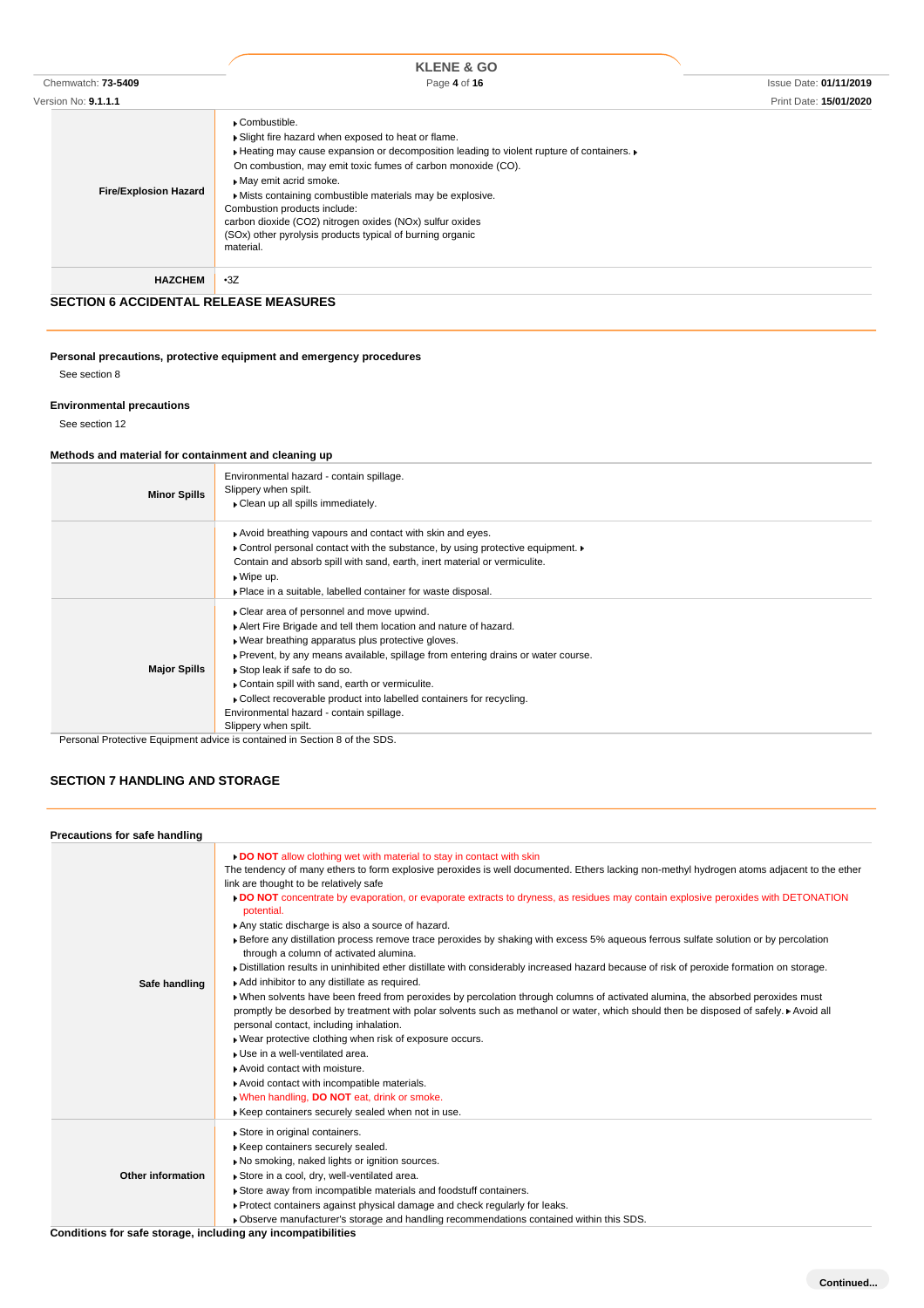|                     | <b>KLENE &amp; GO</b>                                                                                                                                                                                                                                                                           |                               |
|---------------------|-------------------------------------------------------------------------------------------------------------------------------------------------------------------------------------------------------------------------------------------------------------------------------------------------|-------------------------------|
| Chemwatch: 73-5409  | Page 5 of 16                                                                                                                                                                                                                                                                                    | <b>Issue Date: 01/11/2019</b> |
| Version No: 9.1.1.1 |                                                                                                                                                                                                                                                                                                 | Print Date: 15/01/2020        |
| Suitable container  | Lined metal can, lined metal pail/ can.<br>▶ Plastic pail.<br>▶ Polyliner drum.<br>Packing as recommended by manufacturer.<br>Check all containers are clearly labelled and free from leaks.<br>DO NOT use aluminium or galvanised containers<br>DO NOT use mild steel or galvanised containers |                               |

**Storage incompatibility**

### **SECTION 8 EXPOSURE CONTROLS / PERSONAL PROTECTION**

Avoid strong acids, bases. Avoid reaction with oxidising agents

#### **Control parameters**

ı

#### **OCCUPATIONAL EXPOSURE LIMITS (OEL)**

#### **INGREDIENT DATA**

| Source                       | Ingredient                             | <b>Material name</b>                | <b>TWA</b>            | <b>STEL</b>      | Peak                  | <b>Notes</b>     |
|------------------------------|----------------------------------------|-------------------------------------|-----------------------|------------------|-----------------------|------------------|
| Australia Exposure Standards | triethanolamine                        | Triethanolamine                     | $5 \text{ mg/m}$      | Not<br>Available | Not Available         | Not<br>Available |
| Australia Exposure Standards | hexylene glycol                        | Hexylene glycol                     | Not Available         | Not<br>Available | 25 ppm / 121<br>mq/m3 | Not<br>Available |
| Australia Exposure Standards | dipropylene glycol<br>monomethyl ether | (2-Methoxymethylethoxy)<br>propanol | 50 ppm / 308<br>mq/m3 | Not<br>Available | Not Available         | Not<br>Available |

#### **EMERGENCY LIMITS**

| Ingredient                             | <b>Material name</b>                                       |               | TEEL-1            | TEEL-2            | TEEL-3      |
|----------------------------------------|------------------------------------------------------------|---------------|-------------------|-------------------|-------------|
| dodecylbenzenesulfonic acid            | Dodecylbenzene sulfonic acid; (Laurylbenzenesulfonic acid) | $2$ mg/m $3$  |                   | $21 \text{ mg/m}$ | 130 mg/m3   |
| triethanolamine                        | Triethanolamine; (Trihydroxytriethylamine)                 |               | $15 \text{ mg/m}$ | 240 mg/m3         | 1,500 mg/m3 |
| hexylene glycol                        | Hexylene glycol                                            |               | 2.3 ppm           | 25 ppm            | $150$ ppm   |
| dipropylene glycol monomethyl<br>ether | Dipropylene glycol methyl ether                            |               | 150 ppm           | 1700 ppm          | 9900 ppm    |
| Ingredient                             | <b>Original IDLH</b><br><b>Revised IDLH</b>                |               |                   |                   |             |
|                                        |                                                            |               |                   |                   |             |
| dodecylbenzenesulfonic acid            | Not Available<br>Not Available                             |               |                   |                   |             |
| triethanolamine                        | Not Available<br>Not Available                             |               |                   |                   |             |
| hexylene glycol                        | Not Available<br>Not Available                             |               |                   |                   |             |
| dipropylene glycol monomethyl<br>ether | Not Available<br>600 ppm                                   |               |                   |                   |             |
| water                                  | Not Available                                              | Not Available |                   |                   |             |

**Exposure controls**

**Appropriate engineering controls** Engineering controls are used to remove a hazard or place a barrier between the worker and the hazard. Well-designed engineering controls can be highly effective in protecting workers and will typically be independent of worker interactions to provide this high level of protection. The basic types of engineering controls are: Process controls which involve changing the way a job activity or process is done to reduce the risk. Enclosure and/or isolation of emission source which keeps a selected hazard "physically" away from the worker and ventilation that strategically "adds" and "removes" air in the work environment. Ventilation can remove or dilute an air contaminant if designed properly. The design of a ventilation system must match the particular process and chemical or contaminant in use. Employers may need to use multiple types of controls to prevent employee overexposure. **Personal protection Eye and face protection** Safety glasses with side shields. **Chemical goggles.** Contact lenses may pose a special hazard; soft contact lenses may absorb and concentrate irritants. A written policy document, describing the wearing of lenses or restrictions on use, should be created for each workplace or task. This should include a review of lens absorption and adsorption for the class of chemicals in use and an account of injury experience. Medical and first-aid personnel should be trained in their removal and suitable equipment should be readily available. In the event of chemical exposure, begin eye irrigation immediately and remove contact lens as soon as practicable.

**Skin protection** See Hand protection below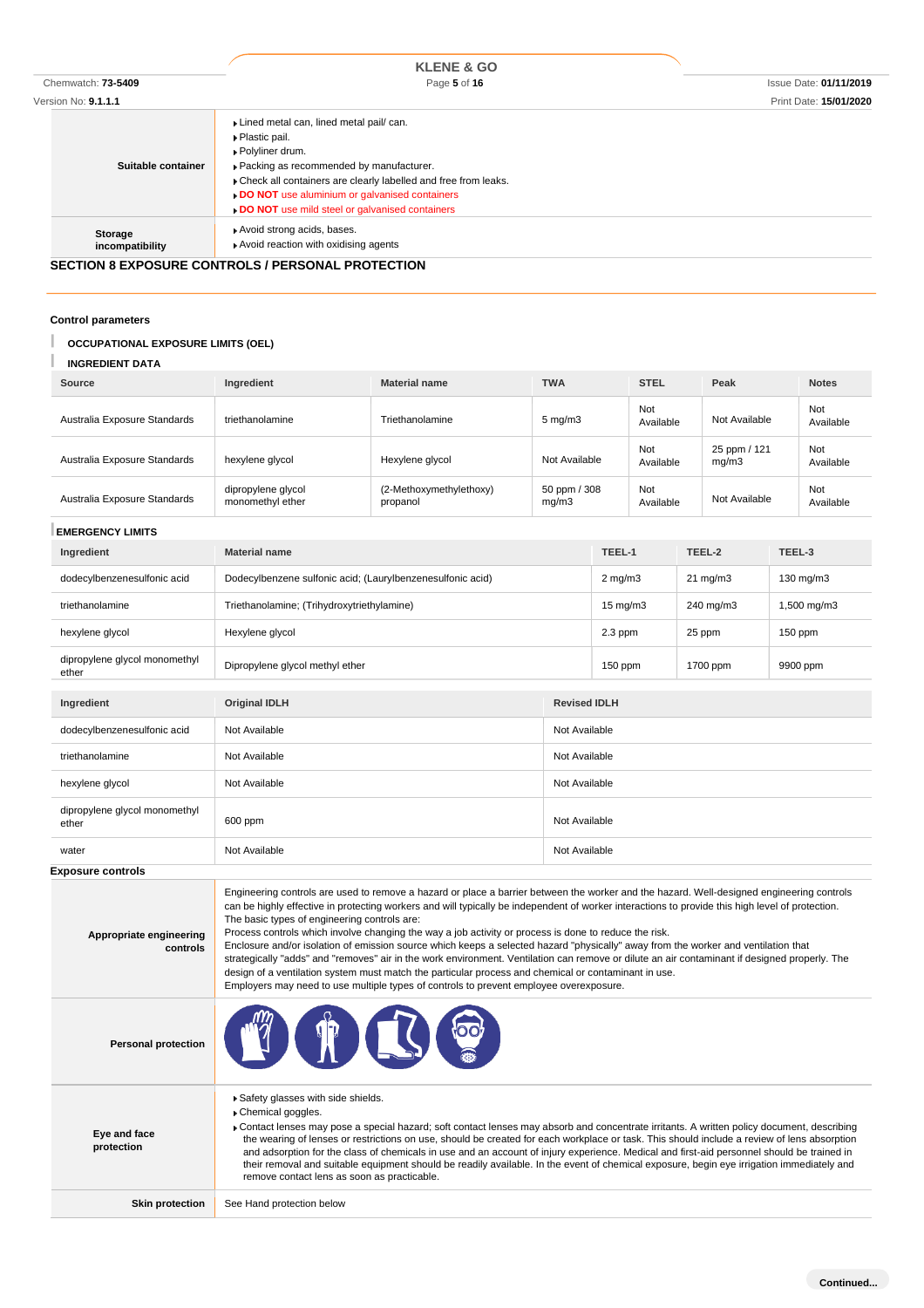|                            | <b>KLENE &amp; GO</b>                                                                                                                                                                                                                                                                                                                                                                                                                                                                                                                                                                                                                                                                                                                                                                                                                                                                                                                                                                                                                                                                                                                                                                    |                               |
|----------------------------|------------------------------------------------------------------------------------------------------------------------------------------------------------------------------------------------------------------------------------------------------------------------------------------------------------------------------------------------------------------------------------------------------------------------------------------------------------------------------------------------------------------------------------------------------------------------------------------------------------------------------------------------------------------------------------------------------------------------------------------------------------------------------------------------------------------------------------------------------------------------------------------------------------------------------------------------------------------------------------------------------------------------------------------------------------------------------------------------------------------------------------------------------------------------------------------|-------------------------------|
| Chemwatch: 73-5409         | Page 6 of 16                                                                                                                                                                                                                                                                                                                                                                                                                                                                                                                                                                                                                                                                                                                                                                                                                                                                                                                                                                                                                                                                                                                                                                             | <b>Issue Date: 01/11/2019</b> |
| Version No: <b>9.1.1.1</b> |                                                                                                                                                                                                                                                                                                                                                                                                                                                                                                                                                                                                                                                                                                                                                                                                                                                                                                                                                                                                                                                                                                                                                                                          | Print Date: 15/01/2020        |
| Hands/feet protection      | ▶ Wear chemical protective gloves, e.g. PVC.<br>Wear safety footwear or safety gumboots, e.g. Rubber<br>NOTE:<br>The material may produce skin sensitisation in predisposed individuals. Care must be taken, when removing gloves and other protective<br>equipment, to avoid all possible skin contact.<br>▶ Contaminated leather items, such as shoes, belts and watch-bands should be removed and destroyed.<br>The selection of suitable gloves does not only depend on the material, but also on further marks of quality which vary from manufacturer to<br>manufacturer. Where the chemical is a preparation of several substances, the resistance of the glove material can not be calculated in<br>advance and has therefore to be checked prior to the application.<br>The exact break through time for substances has to be obtained from the manufacturer of the protective gloves and has to be observed when<br>making a final choice.<br>Personal hygiene is a key element of effective hand care. Gloves must only be worn on clean hands. After using gloves, hands should be<br>washed and dried thoroughly. Application of a non-perfumed moisturiser is recommended. |                               |
| <b>Body protection</b>     | See Other protection below                                                                                                                                                                                                                                                                                                                                                                                                                                                                                                                                                                                                                                                                                                                                                                                                                                                                                                                                                                                                                                                                                                                                                               |                               |
| Other protection           | Overalls.<br>P.V.C. apron.<br><b>Barrier cream.</b><br>▶ Skin cleansing cream.<br>▶ Eye wash unit.                                                                                                                                                                                                                                                                                                                                                                                                                                                                                                                                                                                                                                                                                                                                                                                                                                                                                                                                                                                                                                                                                       |                               |

#### **Recommended material(s) Respiratory protection**

| <b>Material</b>  | CPI | GLOVE SELECTION INDEXType ABK-P Filter of sufficient capacity. (AS/NZS 1716 & 1715,<br>EN 143:2000 & |
|------------------|-----|------------------------------------------------------------------------------------------------------|
| <b>BUTYL</b>     | Α   |                                                                                                      |
| NEOPRENE         | Α   |                                                                                                      |
| NATURAL RUBBER   | С   |                                                                                                      |
| NATURAL+NEOPRENE | С   |                                                                                                      |
| NEOPRENE/NATURAL | C   |                                                                                                      |
| <b>NITRILE</b>   | C   |                                                                                                      |
| <b>PVA</b>       | C   |                                                                                                      |
| <b>PVC</b>       | C   |                                                                                                      |
| <b>VITON</b>     | С   |                                                                                                      |

| <b>Required Minimum</b><br><b>Protection Factor</b> | <b>Half-Face</b><br>Respirator | <b>Full-Face</b><br>Respirator      | <b>Powered Air</b><br>Respirator         |
|-----------------------------------------------------|--------------------------------|-------------------------------------|------------------------------------------|
| up to $10 \times ES$                                | ABK-AUS P2                     |                                     | ABK-PAPR-AUS /<br>Class 1 P <sub>2</sub> |
| up to $50 \times ES$                                | ۰                              | ABK-AUS /<br>Class 1 P <sub>2</sub> |                                          |
| up to $100 \times ES$                               | ۰                              | <b>ABK-2 P2</b>                     | ABK-PAPR-2 P2 ^                          |

Degree of protection varies with both face-piece and Class of filter; the nature of

Glove selection is based on a modified presentation of the:

*"***Forsberg Clothing Performance Index".**

Where the concentration of gas/particulates in the breathing zone, approaches or The effect(s) of the following substance(s) are taken into account in the *computer*exceeds the "Exposure Standard" (or ES), respiratory protection is required. *generated* selection:

KLENE & GO

protection varies with Type of filter.

^ - Full-face

.A(All classes) = Organic vapours, B AUS or B1 = Acid gasses, B2 = Acid gas or hydrogen cyanide(HCN), B3 = Acid gas or hydrogen cyanide(HCN), E = Sulfur dioxide(SO2),<br>\* G = Agricultural chemicals, K = Ammonia(NH3), Hg = Me CPI - Chemwatch Performance Index

A: Best Selection

B: Satisfactory; may degrade after 4 hours continuous immersion

C: Poor to Dangerous Choice for other than short term immersion

**NOTE**: As a series of factors will influence the actual performance of the glove, a final

selection must be based on detailed observation. -

\* Where the glove is to be used on a short term, casual or infrequent basis, factors such as "feel" or convenience (e.g. disposability), may dictate a choice of gloves which might otherwise be unsuitable following long-term or frequent use. A qualified practitioner should be consulted.

### **SECTION 9 PHYSICAL AND CHEMICAL PROPERTIES**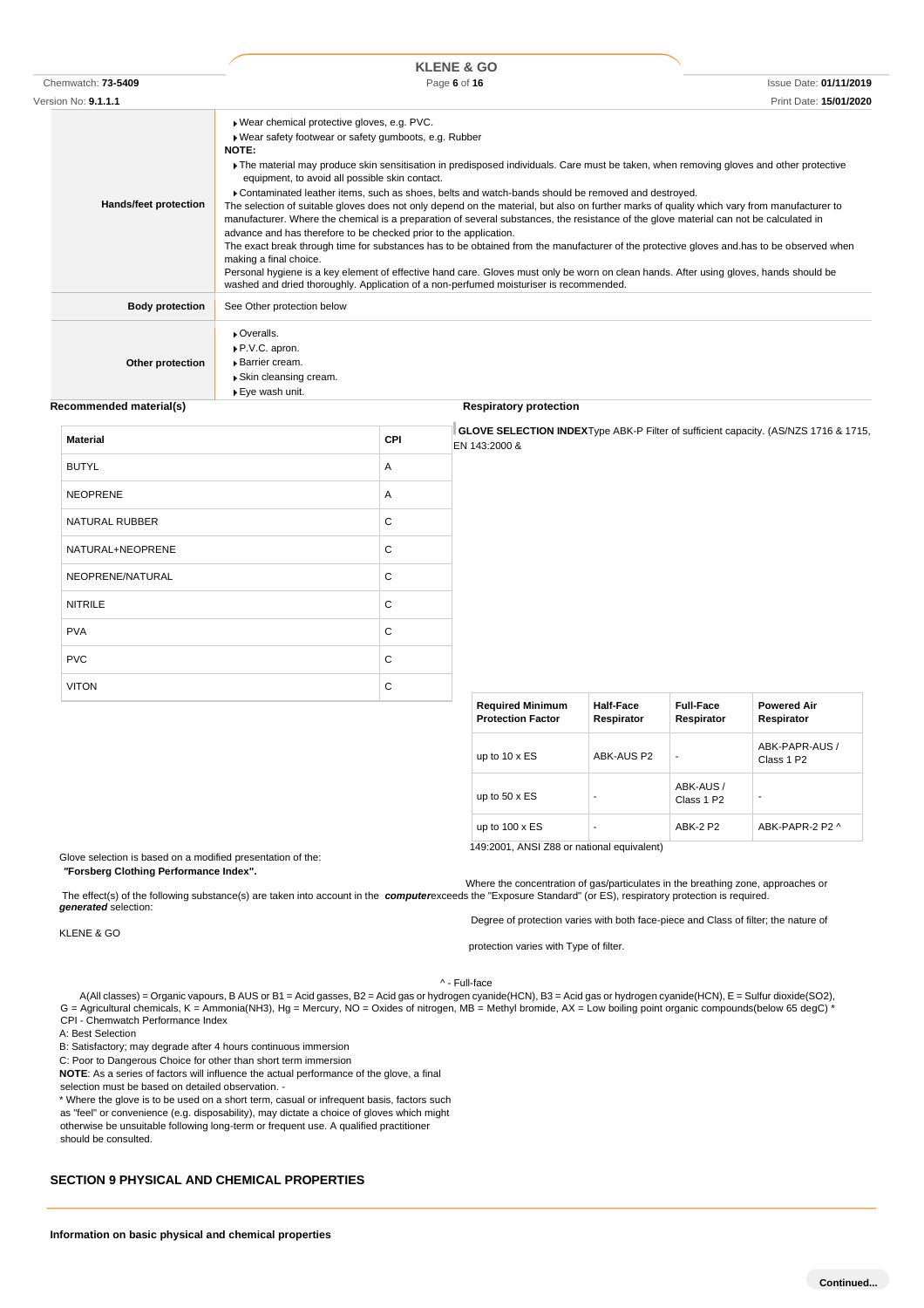# **KLENE & GO**

Version No: **9.1.1.1** Print Date: **15/01/2020**

| e: | Yellow coloured liquid: mixes with water |  |
|----|------------------------------------------|--|

| Appearance                                         | Yellow coloured liquid; mixes with water. |                                                                               |                |
|----------------------------------------------------|-------------------------------------------|-------------------------------------------------------------------------------|----------------|
| <b>Physical state</b>                              | Liquid                                    | Relative density (Water =<br>1)                                               | 0.9            |
| Odour                                              | Not Available                             | Partition coefficient n-<br>octanol<br>/ water                                | Not Available  |
| <b>Odour threshold</b>                             | Not Available                             | <b>Auto-ignition temperature</b><br>$(^{\circ}C)$                             | Not Available  |
| pH (as supplied)                                   | $8 - 9$                                   | Decomposition<br>temperature                                                  | Not Available  |
| Melting point / freezing<br>point<br>$(^{\circ}C)$ | Not Available                             | <b>Viscosity (cSt)</b>                                                        | Not Available  |
| Initial boiling point and<br>boiling range (°C)    | Not Available                             | Molecular weight<br>(g/mol)                                                   | Not Applicable |
| Flash point (°C)                                   | Not Available                             | <b>Taste</b>                                                                  | Not Available  |
| <b>Evaporation rate</b>                            | Not Available                             | <b>Explosive properties</b>                                                   | Not Available  |
| Flammability                                       | Not Available                             | <b>Oxidising properties</b>                                                   | Not Available  |
| <b>Upper Explosive Limit</b><br>(%)                | Not Available                             | Surface Tension (dyn/cm or<br>$mN/m$ )                                        | Not Available  |
| <b>Lower Explosive Limit</b><br>(%)                | Not Available                             | <b>Volatile Component</b><br>$(% \mathcal{L}^{\prime }\mathcal{N}^{\prime })$ | Not Available  |
| Vapour pressure<br>(kPa)                           | Not Available                             | Gas group                                                                     | Not Available  |
| Solubility in water                                | Miscible                                  | pH as a solution (1%)                                                         | Not Available  |
| Vapour density (Air =<br>1)                        | Not Available                             | VOC g/L                                                                       | Not Available  |

### **SECTION 10 STABILITY AND REACTIVITY**

| Reactivity                                                                                 | See section 7                                                                                                                    |
|--------------------------------------------------------------------------------------------|----------------------------------------------------------------------------------------------------------------------------------|
| <b>Chemical stability</b>                                                                  | Unstable in the presence of incompatible materials.<br>Product is considered stable.<br>Hazardous polymerisation will not occur. |
| Possibility of hazardous<br>reactions                                                      | See section 7                                                                                                                    |
| <b>Conditions to avoid</b>                                                                 | See section 7                                                                                                                    |
| Incompatible<br>materials                                                                  | See section 7                                                                                                                    |
| <b>Hazardous decomposition</b><br>products<br><b>OFOTION 44 TOVIOOL OOIQAL INFODUATION</b> | See section 5                                                                                                                    |

### **SECTION 11 TOXICOLOGICAL INFORMATION**

| Information on toxicological effects |                                                                                                                                                                                                                                                                                                                                                                                                                                                                                                                                                                                                                           |
|--------------------------------------|---------------------------------------------------------------------------------------------------------------------------------------------------------------------------------------------------------------------------------------------------------------------------------------------------------------------------------------------------------------------------------------------------------------------------------------------------------------------------------------------------------------------------------------------------------------------------------------------------------------------------|
| Inhaled                              | The material can cause respiratory irritation in some persons. The body's response to such irritation can cause further lung damage.                                                                                                                                                                                                                                                                                                                                                                                                                                                                                      |
| Ingestion                            | Accidental ingestion of the material may be harmful; animal experiments indicate that ingestion of less than 150 gram may be fatal or may<br>produce serious damage to the health of the individual.                                                                                                                                                                                                                                                                                                                                                                                                                      |
| <b>Skin Contact</b>                  | Toxic effects may result from skin absorption<br>Open cuts, abraded or irritated skin should not be exposed to this material<br>Entry into the blood-stream, through, for example, cuts, abrasions or lesions, may produce systemic injury with harmful effects. Examine the<br>skin prior to the use of the material and ensure that any external damage is suitably protected.<br>The material may cause moderate inflammation of the skin either following direct contact or after a delay of some time. Repeated exposure<br>can cause contact dermatitis which is characterised by redness, swelling and blistering. |
| Eye                                  | If applied to the eyes, this material causes severe eye damage.                                                                                                                                                                                                                                                                                                                                                                                                                                                                                                                                                           |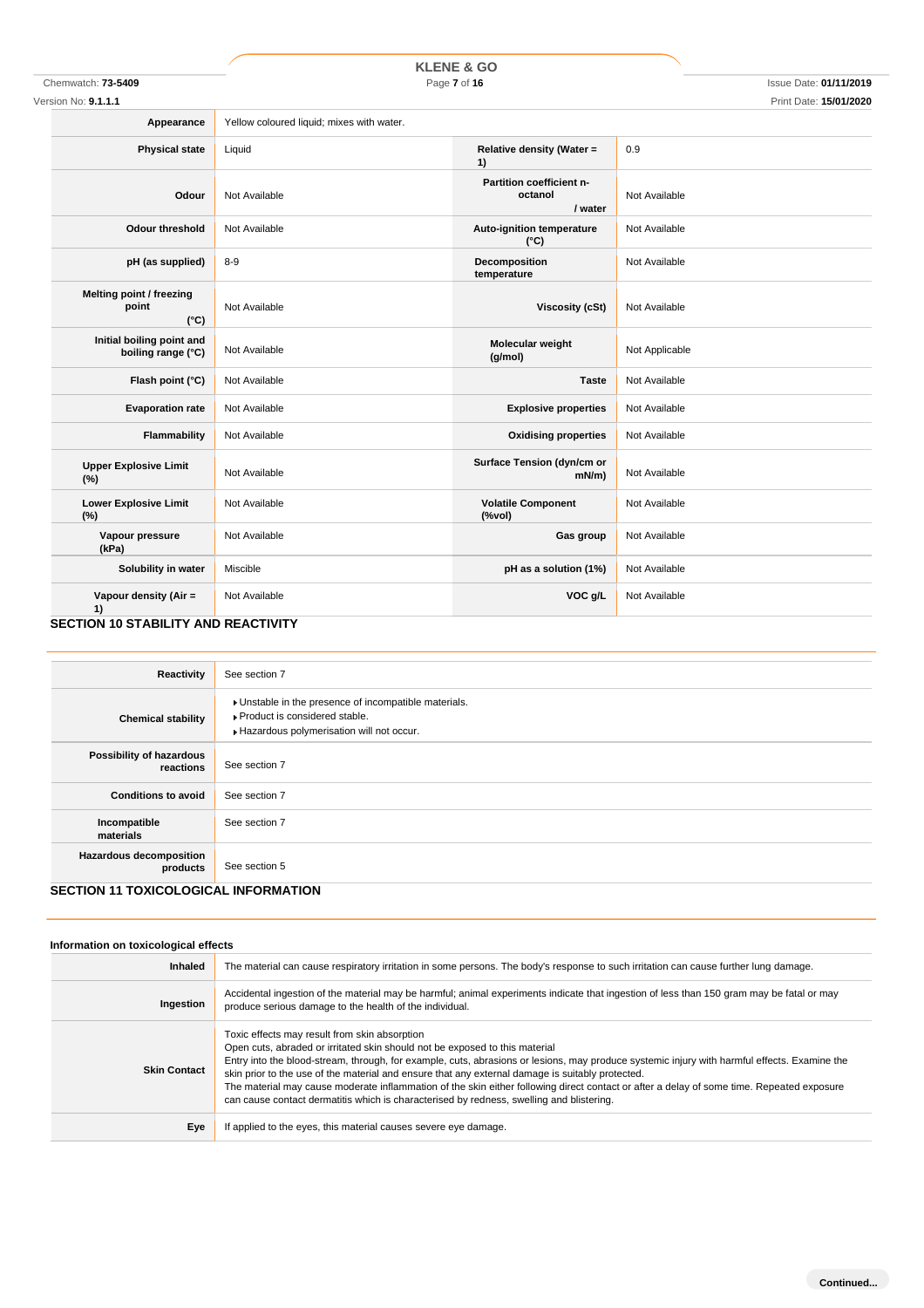|                     | <b>KLENE &amp; GO</b>                                                                                                                                                                                                                                                                                                                                                                                                                                                                                                                                                                                                                                                                                                                                                                                                                                                                                                                                                                                                                                                                                                                                                                                                                                                                                                                                                                                                                                                                                                                                                                                                                                                          |                               |  |
|---------------------|--------------------------------------------------------------------------------------------------------------------------------------------------------------------------------------------------------------------------------------------------------------------------------------------------------------------------------------------------------------------------------------------------------------------------------------------------------------------------------------------------------------------------------------------------------------------------------------------------------------------------------------------------------------------------------------------------------------------------------------------------------------------------------------------------------------------------------------------------------------------------------------------------------------------------------------------------------------------------------------------------------------------------------------------------------------------------------------------------------------------------------------------------------------------------------------------------------------------------------------------------------------------------------------------------------------------------------------------------------------------------------------------------------------------------------------------------------------------------------------------------------------------------------------------------------------------------------------------------------------------------------------------------------------------------------|-------------------------------|--|
| Chemwatch: 73-5409  | Page 8 of 16                                                                                                                                                                                                                                                                                                                                                                                                                                                                                                                                                                                                                                                                                                                                                                                                                                                                                                                                                                                                                                                                                                                                                                                                                                                                                                                                                                                                                                                                                                                                                                                                                                                                   | <b>Issue Date: 01/11/2019</b> |  |
| Version No: 9.1.1.1 |                                                                                                                                                                                                                                                                                                                                                                                                                                                                                                                                                                                                                                                                                                                                                                                                                                                                                                                                                                                                                                                                                                                                                                                                                                                                                                                                                                                                                                                                                                                                                                                                                                                                                | Print Date: 15/01/2020        |  |
| Chronic             | Skin contact with the material is more likely to cause a sensitisation reaction in some persons compared to the general population.<br>Long-term exposure to respiratory irritants may result in airways disease, involving difficulty breathing and related whole-body problems.<br>Some glycol esters and their ethers cause wasting of the testicles, reproductive changes, infertility and changes to kidney function. Shorter<br>chain compounds are more dangerous.<br>Repeated or prolonged exposure to acids may result in the erosion of teeth, swelling and/or ulceration of mouth lining. Irritation of airways to<br>lung, with cough, and inflammation of lung tissue often occurs.<br>Hexylene glycol may produce slight liver and kidney changes, according to animal testing.<br>Chronic explosure to sulfur dioxide (SO2) particle complexes in polluted air can aggravate chronic disease, such as asthma, chronic<br>pulmonary disease, and coronary artery disease. It is not clear what is the concentration level required to cause these effects.<br>Animal testing showed that simultaneous exposure to benz(a)pyrene and sulfur dioxide increases the rate of cancer development compared to<br>exposure to only one of the above substances.<br>Prolonged or repeated skin contact may cause degreasing, followed by drying, cracking and skin inflammation.<br>DMPE causes few adverse effects, although it has caused decreased consciousness in animal testing. It has an unpleasant odour.<br>Triethanolamine is reported to cause reversible kidney and liver damage but not cancer or foetal toxicity. However, its reaction with nitrites and |                               |  |

nitrous acid may produce potent cancer causing agent - N-nitrosodiethanolamine.

|                             | <b>TOXICITY</b>                                                                             | <b>IRRITATION</b>                                                                                                                      |
|-----------------------------|---------------------------------------------------------------------------------------------|----------------------------------------------------------------------------------------------------------------------------------------|
| <b>GUN POWDER RIFLE</b>     |                                                                                             |                                                                                                                                        |
| <b>BLUE/RED/YELLOW</b>      |                                                                                             |                                                                                                                                        |
|                             | Not Available                                                                               | Not Available                                                                                                                          |
|                             | <b>TOXICITY</b>                                                                             | <b>IRRITATION</b>                                                                                                                      |
|                             |                                                                                             |                                                                                                                                        |
| dodecylbenzenesulfonic acid | dermal (rat) LD50: >2000 mg/kg <sup>1]</sup>                                                | Eye: adverse effect observed (irritating) <sup>1]</sup>                                                                                |
|                             | Oral (rat) LD50: 500-2000 mg/kg <sup>2]</sup>                                               | Skin: adverse effect observed (corrosive) <sup>1]</sup>                                                                                |
|                             |                                                                                             | Skin: no adverse effect observed (not irritating) <sup>1]</sup>                                                                        |
|                             | <b>TOXICITY</b>                                                                             | <b>IRRITATION</b>                                                                                                                      |
|                             |                                                                                             |                                                                                                                                        |
|                             |                                                                                             |                                                                                                                                        |
|                             | dermal (rat) LD50: >2000 mg/kg <sup>2]</sup>                                                | Eye (rabbit): 0.1 ml -                                                                                                                 |
|                             | Oral (rat) LD50: 4190 mg/kg <sup>2]</sup>                                                   | Eye (rabbit): 10 mg - mild                                                                                                             |
| triethanolamine             |                                                                                             | Eye (rabbit): 5.62 mg - SEVERE                                                                                                         |
|                             |                                                                                             | minor conjunctival irritation                                                                                                          |
|                             |                                                                                             | no irritation *                                                                                                                        |
|                             |                                                                                             | Skin (human): 15 mg/3d (int)-mild                                                                                                      |
|                             |                                                                                             | Skin (rabbit): 4 h occluded                                                                                                            |
|                             |                                                                                             | Skin (rabbit): 560 mg/24 hr- mild                                                                                                      |
|                             |                                                                                             |                                                                                                                                        |
|                             |                                                                                             |                                                                                                                                        |
|                             | <b>TOXICITY</b>                                                                             | <b>IRRITATION</b>                                                                                                                      |
|                             | Dermal (rabbit) LD50: >5000 mg/kg <sup>2]</sup>                                             | Eye (rabbit): 93mg - SEVERE                                                                                                            |
| hexylene glycol             | Oral (rat) LD50: =3692 mg/kg <sup>2]</sup>                                                  | Eye: no adverse effect observed (not irritating) <sup>1]</sup>                                                                         |
|                             |                                                                                             | Skin (rabbit):465 mg open-mild                                                                                                         |
|                             |                                                                                             | Skin (rabbit):465mg/24hr-moderate                                                                                                      |
|                             |                                                                                             | Skin: no adverse effect observed (not irritating) <sup>1]</sup>                                                                        |
|                             |                                                                                             |                                                                                                                                        |
|                             | <b>TOXICITY</b>                                                                             | <b>IRRITATION</b>                                                                                                                      |
|                             |                                                                                             |                                                                                                                                        |
| dipropylene glycol          |                                                                                             | Eye (human): 8 mg - mild                                                                                                               |
| monomethyl ether            | Dermal (rabbit) LD50: 9500 mg/kg <sup>2]</sup><br>Oral (rat) LD50: 5130 mg/kg <sup>2]</sup> | Eye (rabbit): 500 mg/24hr - mild                                                                                                       |
|                             |                                                                                             | Skin (rabbit): 238 mg - mild                                                                                                           |
|                             |                                                                                             | Skin (rabbit): 500 mg (open)-mild                                                                                                      |
|                             | <b>TOXICITY</b>                                                                             | <b>IRRITATION</b>                                                                                                                      |
|                             |                                                                                             |                                                                                                                                        |
| water                       |                                                                                             |                                                                                                                                        |
|                             | Oral (rat) LD50: >90000 mg/kg <sup>[2]</sup>                                                | Not Available                                                                                                                          |
| Legend:                     | specified data extracted from RTECS - Register of Toxic Effect of chemical Substances       | 1. Value obtained from Europe ECHA Registered Substances - Acute toxicity 2.* Value obtained from manufacturer's SDS. Unless otherwise |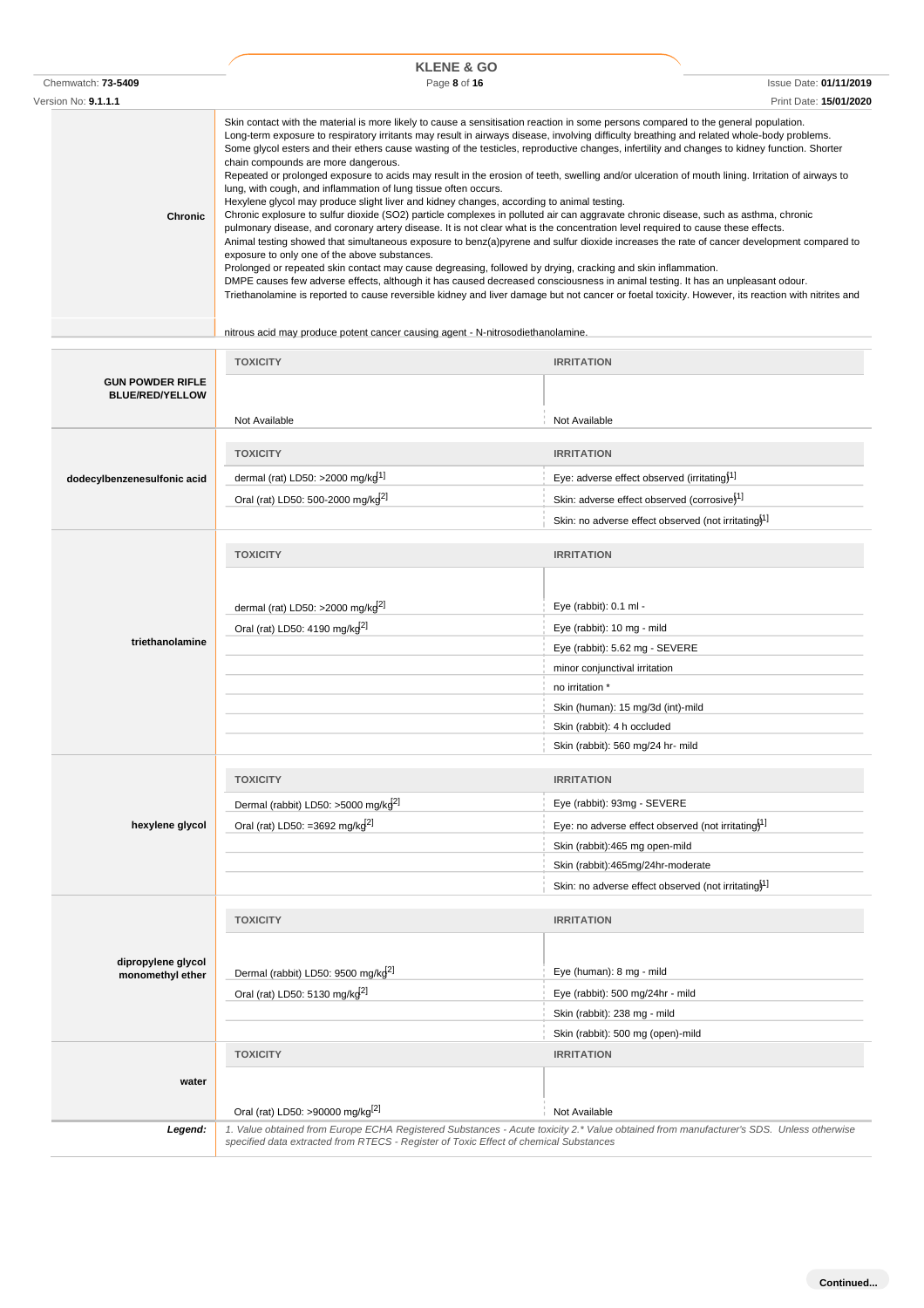|                                                                                                                                               | <b>KLENE &amp; GO</b>                                                                                                                                                                                                                                                                                                                                                                                                                                                                                                                                                                                                                                                                                                                                                                                                                                                                                                                                                                                                                                                                                                                                                                                                                                                                                                                                                                                                                                                                                                                                                                                                                                                                                                                                                                                                                                                                                                                                                                                                                                                                                                                                             |                                                       |                                                                                                                                                                                                                                                                                                                                                                                                                                               |
|-----------------------------------------------------------------------------------------------------------------------------------------------|-------------------------------------------------------------------------------------------------------------------------------------------------------------------------------------------------------------------------------------------------------------------------------------------------------------------------------------------------------------------------------------------------------------------------------------------------------------------------------------------------------------------------------------------------------------------------------------------------------------------------------------------------------------------------------------------------------------------------------------------------------------------------------------------------------------------------------------------------------------------------------------------------------------------------------------------------------------------------------------------------------------------------------------------------------------------------------------------------------------------------------------------------------------------------------------------------------------------------------------------------------------------------------------------------------------------------------------------------------------------------------------------------------------------------------------------------------------------------------------------------------------------------------------------------------------------------------------------------------------------------------------------------------------------------------------------------------------------------------------------------------------------------------------------------------------------------------------------------------------------------------------------------------------------------------------------------------------------------------------------------------------------------------------------------------------------------------------------------------------------------------------------------------------------|-------------------------------------------------------|-----------------------------------------------------------------------------------------------------------------------------------------------------------------------------------------------------------------------------------------------------------------------------------------------------------------------------------------------------------------------------------------------------------------------------------------------|
| Chemwatch: 73-5409                                                                                                                            | Page 9 of 16                                                                                                                                                                                                                                                                                                                                                                                                                                                                                                                                                                                                                                                                                                                                                                                                                                                                                                                                                                                                                                                                                                                                                                                                                                                                                                                                                                                                                                                                                                                                                                                                                                                                                                                                                                                                                                                                                                                                                                                                                                                                                                                                                      |                                                       | <b>Issue Date: 01/11/2019</b>                                                                                                                                                                                                                                                                                                                                                                                                                 |
| Version No: <b>9.1.1.1</b><br><b>DODECYLBENZENESULFONI</b><br>C<br><b>ACID</b>                                                                | For acid mists, aerosols, vapours<br>Test results suggest that eukaryotic cells are susceptible to genetic damage when the pH falls to about 6.5. Cells from the respiratory tract<br>have not been examined in this respect. Mucous secretion may protect the cells of the airway from direct exposure to inhaled acidic mists<br>(which also protects the stomach lining from the hydrochloric acid secreted there).<br>The material may produce respiratory tract irritation, and result in damage to the lung including reduced lung function.<br>Linear alkyl benzene sulfonates are derived from strong corrosive acids. Animal testing has shown they can cause skin reactions, eye<br>irritation, sluggishness, passage of frequent watery stools, weakness and may lead to death. They may also react with surfaces of the mouth<br>and intestines, depending on the concentration exposed to. There is no evidence of harm to the unborn baby or tendency to cause cancer.<br>ADI: 2.5 mg/kg/day NOEL: 250 mg/kg/day                                                                                                                                                                                                                                                                                                                                                                                                                                                                                                                                                                                                                                                                                                                                                                                                                                                                                                                                                                                                                                                                                                                                    |                                                       | Print Date: 15/01/2020                                                                                                                                                                                                                                                                                                                                                                                                                        |
| <b>TRIETHANOLAMINE</b>                                                                                                                        | The following information refers to contact allergens as a group and may not be specific to this product.<br>eczema involves a cell-mediated (T lymphocytes) immune reaction of the delayed type. Other allergic skin reactions, e.g. contact urticaria,<br>involve antibody-mediated immune reactions. The significance of the contact allergen is not simply determined by its sensitisation potential:<br>distributed can be a more important allergen than one with stronger sensitising potential with which few individuals come into contact. From a<br>clinical point of view, substances are noteworthy if they produce an allergic test reaction in more than 1% of the persons tested.<br>Overexposure to most of these materials may cause adverse health effects.<br>Many amine-based compounds can cause release of histamines, which, in turn, can trigger allergic and other physiological effects, including<br>anxiety, a decrease in blood pressure, rapid heartbeat, itching, reddening of the skin, urticaria (hives) and swelling of the face, which are<br>usually transient.<br>There are generally four routes of possible or potential exposure: inhalation, skin contact, eye contact, and swallowing.<br>Inhalation: Inhaling vapours may result in moderate to severe irritation of the tissues of the nose and throat and can irritate the lungs. Higher<br>concentrations of certain amines can produce severe respiratory irritation, characterized by discharge from the nose, coughing, difficulty in<br>breathing and chest pain. Chronic exposure via inhalation may cause headache, nausea, vomiting, drowsiness, sore throat, inflammation of<br>the bronchi and lungs, and possible lung damage.<br>The material may produce severe irritation to the eye causing pronounced inflammation. Repeated or prolonged exposure to irritants may<br>produce conjunctivitis.<br>Studies done show that triethanolamine is of low toxicity following high dose exposure by swallowing, skin contact or inhalation. It has not<br>been shown to cause cancer, genetic defects, reproductive or developmental toxicity.<br>551teapcp |                                                       | Contact allergies quickly manifest themselves as contact eczema, more rarely as urticaria or Quincke's oedema. The pathogenesis of contact<br>the distribution of the substance and the opportunities for contact with it are equally important. A weakly sensitising substance which is widely<br>constriction of the bronchi or asthma and inflammation of the cavity of the nose. Whole-body symptoms include headache, nausea, faintness, |
| <b>HEXYLENE GLYCOL</b>                                                                                                                        | The substance is classified by IARC as Group 3:<br><b>NOT</b> classifiable as to its carcinogenicity to humans.<br>Evidence of carcinogenicity may be inadequate or limited in animal testing.<br>cellular DNA.<br>Lachrymation, diarrhoea, convulsions, urinary tract changes, changes in bladder weight, changes in testicular weight, changes in thymus<br>weight, changes in liver weight, dermatitis after systemic exposure, kidney, ureter, bladder tumours recorded. Equivocal tumourigen by<br>RTECS criteria.<br>Dermal rabbit value quoted above is for occluded patch in male or female animals * Union Carbide<br>Hexylene glycol is of low acute toxicity but may be acutely lethal at very high doses. It may cause reversible irritation of the skin and eye.<br>Repeated exposure may cause irreversible damage to the liver and stomach and partly reversible kidney damage. It is likely not to cause                                                                                                                                                                                                                                                                                                                                                                                                                                                                                                                                                                                                                                                                                                                                                                                                                                                                                                                                                                                                                                                                                                                                                                                                                                          |                                                       | NOTE: Substance has been shown to be mutagenic in at least one assay, or belongs to a family of chemicals producing damage or change to                                                                                                                                                                                                                                                                                                       |
| <b>DIPROPYLENE</b><br><b>GLYCOL</b><br><b>MONOMETHYL ETHER</b>                                                                                | mutations or affect reproduction or development of the unborn.<br>For propylene glycol ethers (PGEs):<br>Typical propylene glycol ethers include propylene glycol n-butyl ether (PnB); dipropylene glycol n-butyl ether (DPnB); dipropylene glycol<br>methyl ether acetate (DPMA) and tripropylene glycol methyl ether (TPM).<br>Testing of a wide variety of propylene glycol ethers has shown that propylene glycol-based ethers are less toxic than some ethers of the<br>ethylene series. The common toxicities associated with the lower molecular weight homologues of the ethylene series, such as adverse<br>effects on the reproductive organs, the developing embryo and foetus, blood or thymus gland, are not seen with the commercial-grade<br>propylene glycol ethers. In the ethylene series, metabolism of the terminal hydroxyl group produces and alkoxyacetic acid. The reproductive<br>and developmental toxicities of the lower molecular weight homologues in the ethylene series are due specifically to the formation of<br>methoxyacetic and ethoxyacetic acids. Longer chain homologues in the ethylene series are not associated with reproductive toxicity, but can<br>cause haemolysis in sensitive species, also through formation of an alkoxyacetic acid. The predominant alpha isomer of all the PGEs (which<br>is thermodynamically favoured during manufacture of PGEs) is a secondary alcohol incapable of forming an alkoxypropionic acid.                                                                                                                                                                                                                                                                                                                                                                                                                                                                                                                                                                                                                                                                                   |                                                       |                                                                                                                                                                                                                                                                                                                                                                                                                                               |
| <b>WATER</b>                                                                                                                                  | No significant acute toxicological data identified in literature search.                                                                                                                                                                                                                                                                                                                                                                                                                                                                                                                                                                                                                                                                                                                                                                                                                                                                                                                                                                                                                                                                                                                                                                                                                                                                                                                                                                                                                                                                                                                                                                                                                                                                                                                                                                                                                                                                                                                                                                                                                                                                                          |                                                       |                                                                                                                                                                                                                                                                                                                                                                                                                                               |
| <b>DODECYLBENZENESULFONI</b><br>C<br><b>ACID &amp; DIPROPYLENE</b><br><b>GLYCOL MONOMETHYL</b><br><b>ETHER</b>                                | conjunctivitis.                                                                                                                                                                                                                                                                                                                                                                                                                                                                                                                                                                                                                                                                                                                                                                                                                                                                                                                                                                                                                                                                                                                                                                                                                                                                                                                                                                                                                                                                                                                                                                                                                                                                                                                                                                                                                                                                                                                                                                                                                                                                                                                                                   |                                                       | The material may be irritating to the eye, with prolonged contact causing inflammation. Repeated or prolonged exposure to irritants may produce                                                                                                                                                                                                                                                                                               |
| <b>DODECYLBENZENESULFONI</b><br>С<br><b>ACID &amp; TRIETHANOLAMINE</b><br>&<br><b>DIPROPYLENE</b><br><b>GLYCOL</b><br><b>MONOMETHYL ETHER</b> | Asthma-like symptoms may continue for months or even years after exposure to the material ends. This may be due to a non-allergic<br>condition known as reactive airways dysfunction syndrome (RADS) which can occur after exposure to high levels of highly irritating<br>compound. Main criteria for diagnosing RADS include the absence of previous airways disease in a non-atopic individual, with sudden onset<br>of persistent asthma-like symptoms within minutes to hours of a documented exposure to the irritant. Other criteria for diagnosis of RADS<br>with rates related to the concentration of and duration of exposure to the irritating substance. On the other hand, industrial bronchitis is a<br>disorder that occurs as a result of exposure due to high concentrations of irritating substance (often particles) and is completely reversible<br>after exposure ceases. The disorder is characterized by difficulty breathing, cough and mucus production.<br>The material may cause skin irritation after prolonged or repeated exposure and may produce on contact skin redness, swelling, the<br>production of vesicles, scaling and thickening of the skin.                                                                                                                                                                                                                                                                                                                                                                                                                                                                                                                                                                                                                                                                                                                                                                                                                                                                                                                                                                           |                                                       | include a reversible airflow pattern on lung function tests, moderate to severe bronchial hyperreactivity on methacholine challenge testing, and<br>the lack of minimal lymphocytic inflammation, without eosinophilia. RADS (or asthma) following an irritating inhalation is an infrequent disorder                                                                                                                                         |
| <b>Acute Toxicity</b>                                                                                                                         |                                                                                                                                                                                                                                                                                                                                                                                                                                                                                                                                                                                                                                                                                                                                                                                                                                                                                                                                                                                                                                                                                                                                                                                                                                                                                                                                                                                                                                                                                                                                                                                                                                                                                                                                                                                                                                                                                                                                                                                                                                                                                                                                                                   | Carcinogenicity                                       |                                                                                                                                                                                                                                                                                                                                                                                                                                               |
| <b>Skin Irritation/Corrosion</b>                                                                                                              |                                                                                                                                                                                                                                                                                                                                                                                                                                                                                                                                                                                                                                                                                                                                                                                                                                                                                                                                                                                                                                                                                                                                                                                                                                                                                                                                                                                                                                                                                                                                                                                                                                                                                                                                                                                                                                                                                                                                                                                                                                                                                                                                                                   | <b>Reproductivity</b>                                 |                                                                                                                                                                                                                                                                                                                                                                                                                                               |
| <b>Serious Eye Damage/Irritation</b>                                                                                                          |                                                                                                                                                                                                                                                                                                                                                                                                                                                                                                                                                                                                                                                                                                                                                                                                                                                                                                                                                                                                                                                                                                                                                                                                                                                                                                                                                                                                                                                                                                                                                                                                                                                                                                                                                                                                                                                                                                                                                                                                                                                                                                                                                                   | STOT - Single                                         |                                                                                                                                                                                                                                                                                                                                                                                                                                               |
| <b>Respiratory or Skin</b><br>sensitisation                                                                                                   |                                                                                                                                                                                                                                                                                                                                                                                                                                                                                                                                                                                                                                                                                                                                                                                                                                                                                                                                                                                                                                                                                                                                                                                                                                                                                                                                                                                                                                                                                                                                                                                                                                                                                                                                                                                                                                                                                                                                                                                                                                                                                                                                                                   | <b>Exposure</b><br>STOT - Repeated<br><b>Exposure</b> |                                                                                                                                                                                                                                                                                                                                                                                                                                               |
| <b>Mutagenicity</b>                                                                                                                           | ×                                                                                                                                                                                                                                                                                                                                                                                                                                                                                                                                                                                                                                                                                                                                                                                                                                                                                                                                                                                                                                                                                                                                                                                                                                                                                                                                                                                                                                                                                                                                                                                                                                                                                                                                                                                                                                                                                                                                                                                                                                                                                                                                                                 | <b>Aspiration Hazard</b>                              | ×<br>×                                                                                                                                                                                                                                                                                                                                                                                                                                        |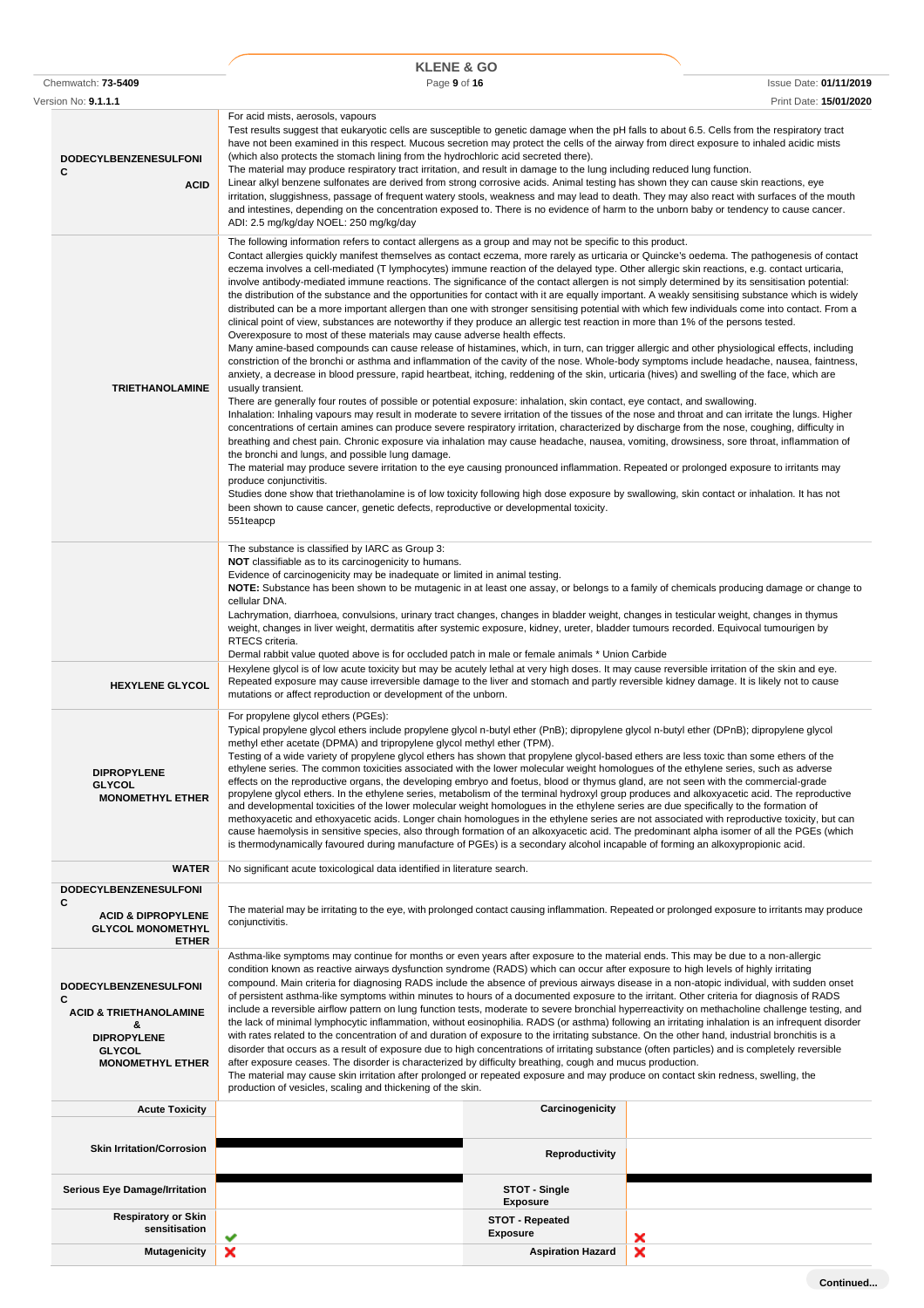|                           | <b>KLENE &amp; GO</b> |                                                                                                    |
|---------------------------|-----------------------|----------------------------------------------------------------------------------------------------|
| Chemwatch: <b>73-5409</b> | Page 10 of 16         | Issue Date: 01/11/2019                                                                             |
| Version No: 9.1.1.1       |                       | Print Date: 15/01/2020                                                                             |
|                           | Leaend:               | $\blacktriangleright$ - Data either not available or does not fill the criteria for classification |
|                           |                       | - Data available to make classification                                                            |

### **SECTION 12 ECOLOGICAL INFORMATION**

| <b>Toxicity</b>         |                         |                            |                                            |                       |                                  |
|-------------------------|-------------------------|----------------------------|--------------------------------------------|-----------------------|----------------------------------|
|                         |                         |                            |                                            |                       |                                  |
|                         |                         |                            |                                            |                       |                                  |
|                         |                         |                            |                                            |                       |                                  |
|                         |                         |                            |                                            |                       |                                  |
|                         |                         |                            |                                            |                       |                                  |
|                         |                         |                            |                                            |                       |                                  |
|                         |                         |                            |                                            |                       |                                  |
|                         |                         |                            |                                            |                       |                                  |
| <b>GUN POWDER RIFLE</b> |                         |                            |                                            |                       |                                  |
| <b>BLUE/RED/YELLOW</b>  |                         |                            |                                            |                       |                                  |
|                         |                         |                            |                                            |                       |                                  |
|                         |                         |                            |                                            |                       |                                  |
|                         |                         |                            |                                            |                       |                                  |
|                         |                         |                            |                                            |                       |                                  |
|                         | <b>ENDPOINT</b>         | <b>TEST DURATION (HR)</b>  | <b>SPECIES</b>                             | VALUE                 | <b>SOURCE</b>                    |
|                         |                         |                            |                                            |                       |                                  |
|                         |                         |                            |                                            |                       |                                  |
|                         | NotNotNot               | Not AvailableNot Available |                                            |                       |                                  |
|                         |                         |                            | AvailableAvailableAvailable                |                       |                                  |
|                         | <b>ENDPOINT</b>         | <b>TEST DURATION (HR)</b>  | <b>SPECIES</b>                             | VALUE                 | <b>SOURCE</b>                    |
|                         |                         |                            |                                            |                       |                                  |
| dodecylbenzenesulfonic  |                         |                            |                                            |                       |                                  |
| acid                    | <b>LC50</b>             | 96                         | Fish                                       | 1.67mg/L              | $\overline{2}$<br>$\mathbb{R}^n$ |
|                         | <b>EC50</b>             | 48                         | Crustacea                                  | $2.5 \text{mg/L}$     | $\overline{2}$                   |
|                         | <b>EC50</b>             | 96                         | Algae or other aquatic plants              | 5.549mg/L             | 3<br>$\mathbb{R}^2$              |
|                         | <b>NOEC</b>             | 720                        | Crustacea                                  | 0.046mg/L             | $\overline{2}$                   |
|                         | <b>ENDPOINT</b>         | <b>TEST DURATION (HR)</b>  | <b>SPECIES</b>                             | VALUE                 | <b>SOURCE</b>                    |
|                         |                         |                            |                                            |                       |                                  |
|                         |                         |                            |                                            |                       |                                  |
| triethanolamine         | LC50                    | 96                         | Fish                                       | 11-800mg/L            | $\overline{2}$                   |
|                         | <b>EC50</b>             | 48                         | Crustacea                                  | 609.88mg/L            | $\sqrt{2}$                       |
|                         | EC50<br>EC <sub>0</sub> | 96<br>24                   | Algae or other aquatic plants<br>Crustacea | 169mg/L<br>1-530mg/L  | $\mathbf{1}$<br>$\overline{2}$   |
|                         | <b>NOEC</b>             | 504                        | Crustacea                                  | 16mg/L                | $\mathbf{1}$                     |
|                         |                         |                            |                                            |                       |                                  |
|                         | <b>ENDPOINT</b>         | <b>TEST DURATION (HR)</b>  | <b>SPECIES</b>                             | VALUE                 | SOURCE                           |
|                         |                         |                            |                                            |                       |                                  |
| hexylene glycol         |                         |                            |                                            |                       |                                  |
|                         | LC50                    | 96                         | Fish                                       | 8-mg/L                | $\overline{2}$                   |
|                         | EC50<br>EC50            | 48<br>72                   | Crustacea<br>Algae or other aquatic plants | 2-800mg/L<br>>429mg/L | $\overline{2}$<br>$\overline{2}$ |
|                         |                         |                            |                                            |                       |                                  |
|                         | <b>NOEC</b>             | 72                         | Algae or other aquatic plants              | 429mg/L               | $\overline{2}$                   |
|                         |                         |                            |                                            |                       |                                  |
|                         | <b>ENDPOINT</b>         | <b>TEST DURATION (HR)</b>  | <b>SPECIES</b>                             | VALUE                 | SOURCE                           |
| dipropylene<br>glycol   |                         |                            |                                            |                       |                                  |
| monomethyl<br>ether     |                         |                            |                                            |                       |                                  |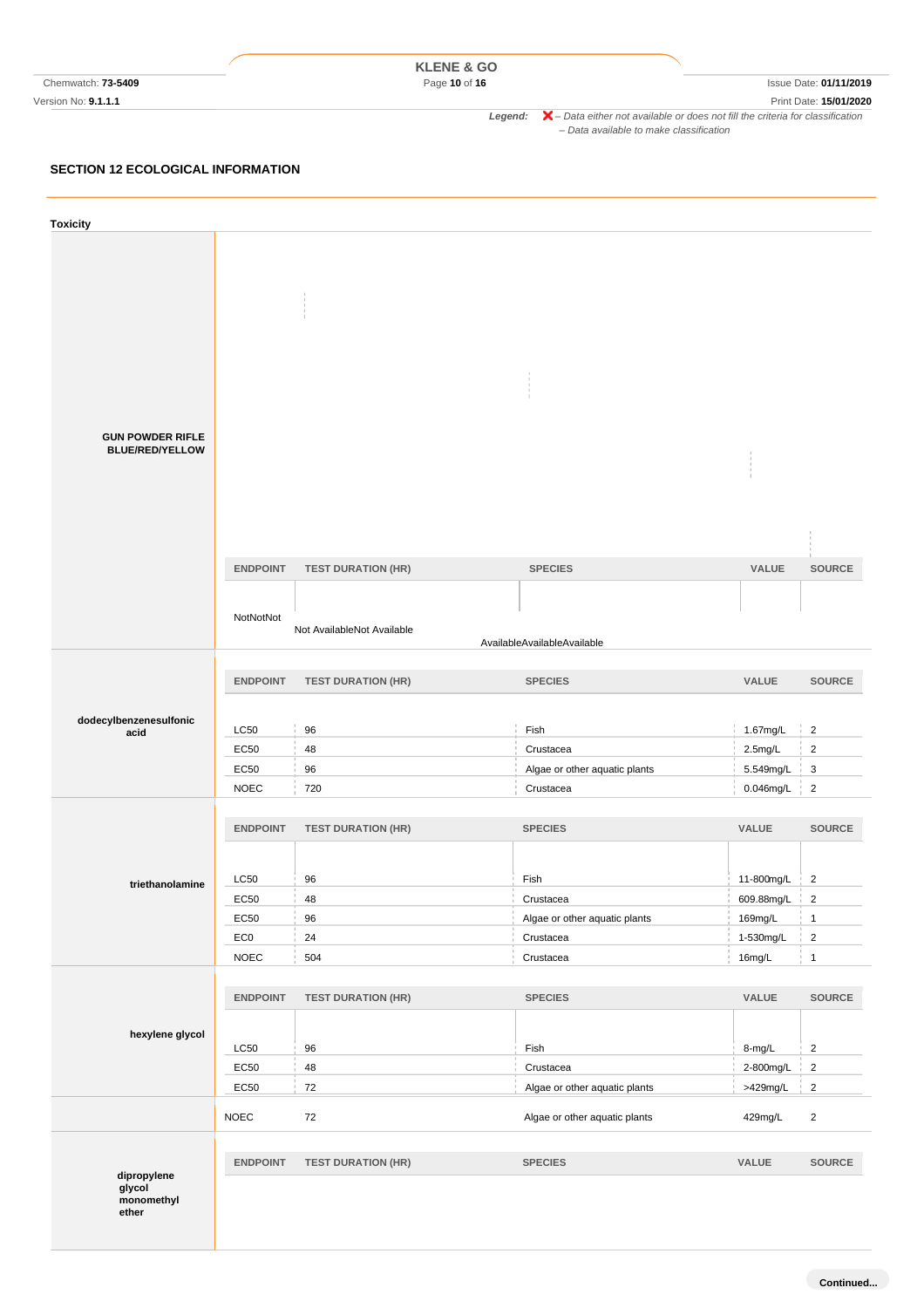|                            |                 | <b>KLENE &amp; GO</b>     |                                                                                                                                                                                                                                                                                  |                  |                                           |
|----------------------------|-----------------|---------------------------|----------------------------------------------------------------------------------------------------------------------------------------------------------------------------------------------------------------------------------------------------------------------------------|------------------|-------------------------------------------|
| Chemwatch: 73-5409         |                 | Page 11 of 16             |                                                                                                                                                                                                                                                                                  |                  | <b>Issue Date: 01/11/2019</b>             |
| Version No: <b>9.1.1.1</b> |                 |                           |                                                                                                                                                                                                                                                                                  |                  | Print Date: 15/01/2020                    |
|                            | <b>LC50</b>     | 96                        | Fish                                                                                                                                                                                                                                                                             | $>1-930$ mg/L 2  |                                           |
|                            | <b>EC50</b>     | 48                        | Crustacea                                                                                                                                                                                                                                                                        | 1-930mg/L        | $\overline{2}$                            |
|                            | <b>EC50</b>     | 72                        | Algae or other aquatic plants                                                                                                                                                                                                                                                    | 6-999mg/L        | $\overline{2}$                            |
|                            | <b>NOEC</b>     | 528                       | Crustacea                                                                                                                                                                                                                                                                        | $>=0.5mg/L$      | $\begin{array}{cc} \cdot & 2 \end{array}$ |
|                            | <b>ENDPOINT</b> | <b>TEST DURATION (HR)</b> | <b>SPECIES</b>                                                                                                                                                                                                                                                                   | <b>VALUE</b>     | <b>SOURCE</b>                             |
| water                      |                 |                           |                                                                                                                                                                                                                                                                                  |                  |                                           |
|                            | <b>LC50</b>     | 96                        | Fish                                                                                                                                                                                                                                                                             | 897.520mg/L      | $\frac{1}{3}$                             |
|                            | <b>EC50</b>     | 96                        | Algae or other aquatic plants                                                                                                                                                                                                                                                    | 8768.874mg/L   3 |                                           |
| Legend:                    | Assessment      |                           | Extracted from 1. IUCLID Toxicity Data 2. Europe ECHA Registered Substances - Ecotoxicological Information - Aquatic Toxicity 3. EPIWIN<br>Suite<br>V3.12 (QSAR) - Aquatic Toxicity Data (Estimated) 4. US EPA, Ecotox database - Aquatic Toxicity Data 5. ECETOC Aquatic Hazard |                  |                                           |

*Data 6. NITE (Japan) - Bioconcentration Data 7. METI (Japan) - Bioconcentration Data 8. Vendor Data* Very toxic to aquatic organisms, may cause long-term adverse effects in the aquatic environment.

**DO NOT** discharge into sewer or waterways.

### **Persistence and degradability**

| Ingredient                                | Persistence: Water/Soil  | Persistence: Air |
|-------------------------------------------|--------------------------|------------------|
| dodecylbenzenesulfonic acid               | <b>HIGH</b>              | <b>HIGH</b>      |
| triethanolamine                           | LOW                      | LOW              |
| hexylene glycol                           | LOW                      | LOW              |
| dipropylene glycol monomethyl<br>ether    | <b>HIGH</b>              | <b>HIGH</b>      |
| water                                     | LOW                      | LOW              |
| <b>Bioaccumulative potential</b>          |                          |                  |
| Ingredient                                | <b>Bioaccumulation</b>   |                  |
| dodecylbenzenesulfonic acid               | LOW (BCF = $140$ )       |                  |
| triethanolamine                           | LOW (BCF = $3.9$ )       |                  |
| hexylene glycol                           | LOW (LogKOW = $0.5802$ ) |                  |
| dipropylene glycol monomethyl<br>ether    | $LOW (BCF = 100)$        |                  |
| water                                     | LOW (LogKOW = $-1.38$ )  |                  |
| <b>Mobility in soil</b>                   |                          |                  |
| Ingredient                                | <b>Mobility</b>          |                  |
| dodecylbenzenesulfonic acid               | LOW ( $KOC = 16830$ )    |                  |
| triethanolamine                           | $LOW (KOC = 10)$         |                  |
| hexylene glycol                           | $HIGH (KOC = 1)$         |                  |
| dipropylene glycol monomethyl<br>ether    | LOW ( $KOC = 10$ )       |                  |
| water                                     | LOW ( $KOC = 14.3$ )     |                  |
| <b>SECTION 13 DISPOSAL CONSIDERATIONS</b> |                          |                  |

**Waste treatment methods**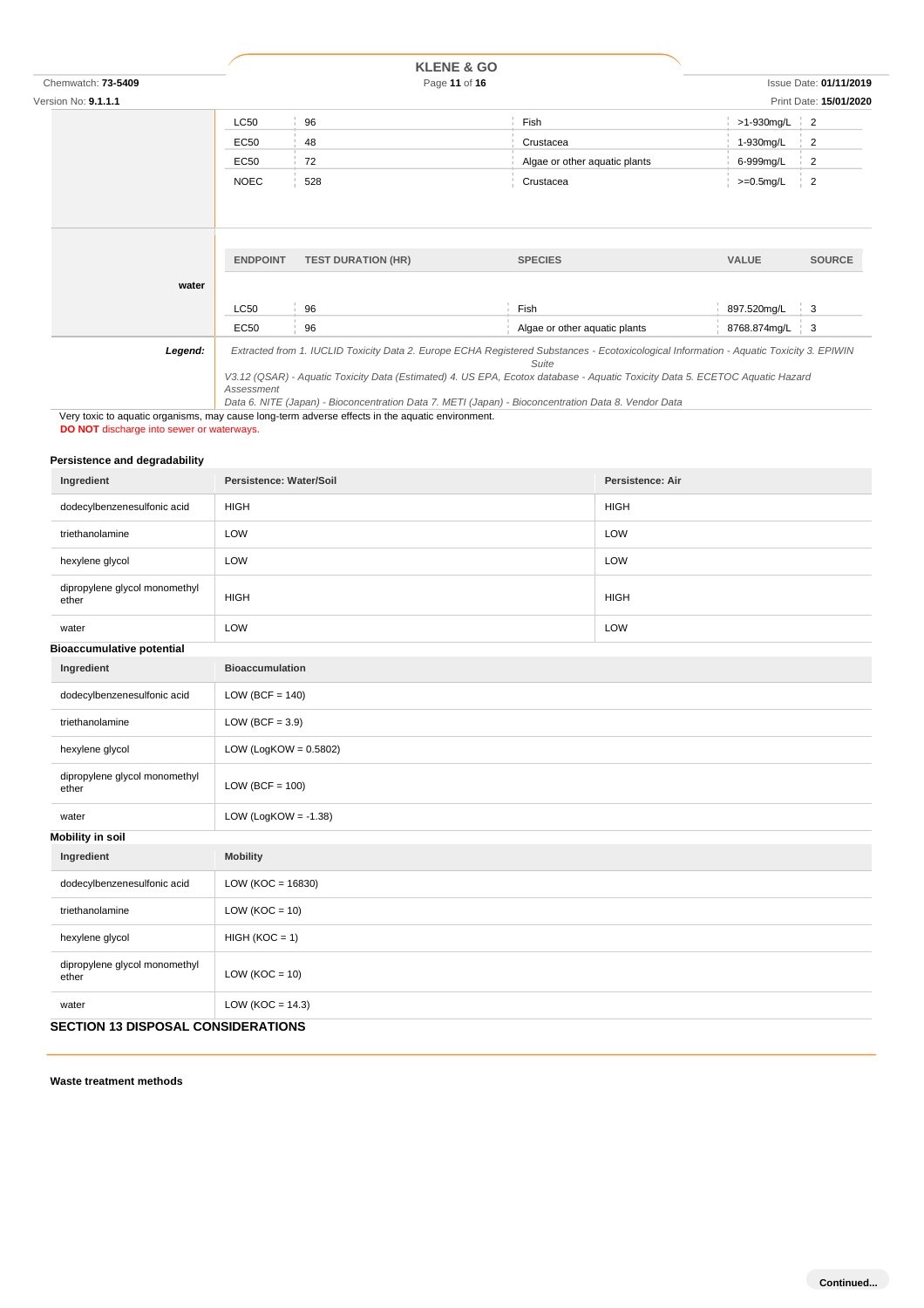| Chemwatch: 73-5409                                            | <b>KLENE &amp; GO</b><br>Page 12 of 16                                                                                                                                                                                                                                                                                                                                                                                                                                                                                                                                                                                                                                                                                                                                                                                                                                                                                                                                                                                                                                                                    | <b>Issue Date: 01/11/2019</b> |
|---------------------------------------------------------------|-----------------------------------------------------------------------------------------------------------------------------------------------------------------------------------------------------------------------------------------------------------------------------------------------------------------------------------------------------------------------------------------------------------------------------------------------------------------------------------------------------------------------------------------------------------------------------------------------------------------------------------------------------------------------------------------------------------------------------------------------------------------------------------------------------------------------------------------------------------------------------------------------------------------------------------------------------------------------------------------------------------------------------------------------------------------------------------------------------------|-------------------------------|
| Version No: 9.1.1.1<br><b>Product / Packaging</b><br>disposal | • Containers may still present a chemical hazard/ danger when empty.<br>Return to supplier for reuse/ recycling if possible.<br>Otherwise:<br>If container can not be cleaned sufficiently well to ensure that residuals do not remain or if the container cannot be used to store the same<br>product, then puncture containers, to prevent re-use, and bury at an authorised landfill.<br>• Where possible retain label warnings and SDS and observe all notices pertaining to the product.<br>DO NOT allow wash water from cleaning or process equipment to enter drains.<br>If may be necessary to collect all wash water for treatment before disposal.<br>In all cases disposal to sewer may be subject to local laws and regulations and these should be considered first.<br>. Where in doubt contact the responsible authority.<br>Recycle wherever possible or consult manufacturer for recycling options.<br>Consult State Land Waste Authority for disposal.<br>▶ Bury or incinerate residue at an approved site.<br>Recycle containers if possible, or dispose of in an authorised landfill. | Print Date: 15/01/2020        |

### **SECTION 14 TRANSPORT INFORMATION**

| <b>Labels Required</b>               |                                                                                                                                                                          |
|--------------------------------------|--------------------------------------------------------------------------------------------------------------------------------------------------------------------------|
|                                      |                                                                                                                                                                          |
| <b>Marine Pollutant</b>              |                                                                                                                                                                          |
| <b>HAZCHEM</b>                       | $-3Z$                                                                                                                                                                    |
| Land transport (ADG)                 |                                                                                                                                                                          |
| <b>UN number</b>                     | 3082                                                                                                                                                                     |
| <b>UN proper shipping</b><br>name    | ENVIRONMENTALLY HAZARDOUS SUBSTANCE, LIQUID, N.O.S. (contains dodecylbenzenesulfonic acid)                                                                               |
| <b>Transport hazard</b><br>class(es) | 9<br>Class<br>Not Applicable<br>Subrisk                                                                                                                                  |
| Packing group                        | $\ensuremath{\mathsf{III}}\xspace$                                                                                                                                       |
| <b>Environmental hazard</b>          | Not Applicable                                                                                                                                                           |
| Special precautions for<br>user      | Special provisions<br>274 331 335 375 AU01<br>Limited quantity<br>5L<br>Factor on extellar la perdecia. Ordenter con accetto o the identificate of UNI 0077 and INI 0000 |

Environmentally Hazardous Substances meeting the descriptions of UN 3077 or UN 3082 are not subject to this Code when transported by road or rail in;

(a) packagings;

(b) IBCs; or

(c) any other receptacle not exceeding 500 kg(L).

- Australian Special Provisions (SP AU01) - ADG Code 7th Ed.

### **Air transport (ICAO-IATA / DGR)**

| <b>UN number</b>                     | 3082                                                                                          |  |
|--------------------------------------|-----------------------------------------------------------------------------------------------|--|
| UN proper shipping<br>name           | Environmentally hazardous substance, liquid, n.o.s. * (contains dodecylbenzenesulfonic acid)  |  |
| <b>Transport hazard</b><br>class(es) | <b>ICAO/IATA Class</b><br>9<br>ICAO / IATA Subrisk<br>Not Applicable<br>9L<br><b>ERG Code</b> |  |
| Packing group                        | Ш                                                                                             |  |
| <b>Environmental hazard</b>          | Environmentally hazardous                                                                     |  |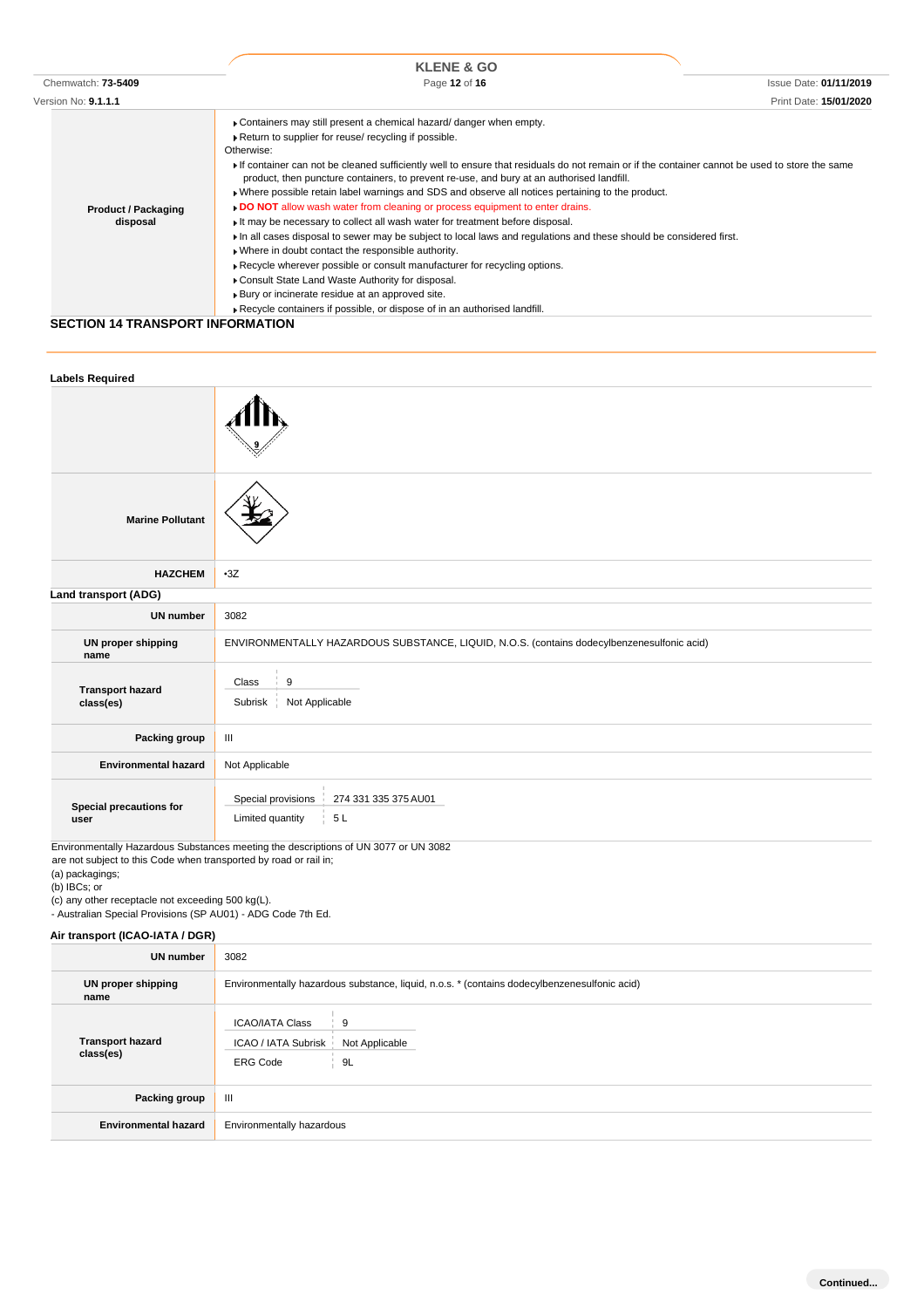| Chemwatch: 73-5409<br>Version No: 9.1.1.1 | <b>KLENE &amp; GO</b><br>Page 13 of 16                                                                                                                                                                                                                                                      |                                                                | <b>Issue Date: 01/11/2019</b><br>Print Date: 15/01/2020 |
|-------------------------------------------|---------------------------------------------------------------------------------------------------------------------------------------------------------------------------------------------------------------------------------------------------------------------------------------------|----------------------------------------------------------------|---------------------------------------------------------|
| Special precautions for<br>user           | Special provisions<br>Cargo Only Packing Instructions<br>Cargo Only Maximum Qty / Pack<br>Passenger and Cargo Packing Instructions<br>Passenger and Cargo Maximum Qty / Pack<br>Passenger and Cargo Limited Quantity Packing Instructions<br>Passenger and Cargo Limited Maximum Qty / Pack | A97 A158 A197<br>964<br>450L<br>964<br>450L<br>Y964<br>30 kg G |                                                         |
| Sea transport (IMDG-Code / GGVSee)        |                                                                                                                                                                                                                                                                                             |                                                                |                                                         |
| <b>UN number</b>                          | 3082                                                                                                                                                                                                                                                                                        |                                                                |                                                         |

| UN proper shipping<br>name           | ENVIRONMENTALLY HAZARDOUS SUBSTANCE, LIQUID, N.O.S. (contains dodecylbenzenesulfonic acid)                |  |  |
|--------------------------------------|-----------------------------------------------------------------------------------------------------------|--|--|
| <b>Transport hazard</b><br>class(es) | <b>IMDG Class</b><br>9<br><b>IMDG Subrisk</b><br>Not Applicable                                           |  |  |
| Packing group                        | Ш                                                                                                         |  |  |
| <b>Environmental hazard</b>          | <b>Marine Pollutant</b>                                                                                   |  |  |
| Special precautions for<br>user      | $F-A$ , S-F<br><b>EMS Number</b><br>Special provisions<br>274 335 969<br>5 L<br><b>Limited Quantities</b> |  |  |

**Transport in bulk according to Annex II of MARPOL and the IBC code** Not Applicable

### **SECTION 15 REGULATORY INFORMATION**

### **Safety, health and environmental regulations / legislation specific for the substance or mixture**

| DODECYLBENZENESULFONIC ACID IS FOUND ON THE FOLLOWING REGULATORY LISTS                         |  |                                                                                                                                                                |            |
|------------------------------------------------------------------------------------------------|--|----------------------------------------------------------------------------------------------------------------------------------------------------------------|------------|
| Australia Dangerous Goods Code (ADG Code) - Dangerous Goods List                               |  | IMO MARPOL (Annex II) - List of Noxious Liquid Substances Carried in Bulk                                                                                      |            |
|                                                                                                |  | Australia Dangerous Goods Code (ADG Code) - List of Emergency Action Codes<br>Provisional Categorization of Liquid Substances - List 3: (Trade-named) mixtures | <b>IMO</b> |
| Australia Hazardous Chemical Information System (HCIS) - Hazardous Chemicals                   |  | containing at least 99% by weight of components already assessed by IMO,<br>presenting                                                                         |            |
| Australia Inventory of Chemical Substances (AICS)                                              |  | safety hazards                                                                                                                                                 |            |
| GESAMP/EHS Composite List - GESAMP Hazard Profile                                              |  | International Air Transport Association (IATA) Dangerous Goods Regulations                                                                                     |            |
| IMO IBC Code Chapter 17: Summary of minimum requirements                                       |  | International Maritime Dangerous Goods Requirements (IMDG Code)<br>United Nations Recommendations on the Transport of Dangerous Goods Model<br>Regulations     |            |
| TRIETHANOLAMINE IS FOUND ON THE FOLLOWING REGULATORY LISTS                                     |  |                                                                                                                                                                |            |
| Australia Exposure Standards                                                                   |  | GESAMP/EHS Composite List - GESAMP Hazard Profiles                                                                                                             |            |
| Australia Hazardous Chemical Information System (HCIS) - Hazardous Chemicals                   |  | IMO IBC Code Chapter 17: Summary of minimum requirements                                                                                                       |            |
| Australia Inventory of Chemical Substances (AICS)                                              |  | IMO MARPOL (Annex II) - List of Noxious Liquid Substances Carried in Bulk                                                                                      |            |
| Australia Standard for the Uniform Scheduling of Medicines and Poisons (SUSMP) -<br>Schedule 4 |  | International Agency for Research on Cancer (IARC) - Agents Classified by the IARC<br>Monographs                                                               |            |
| Australia Standard for the Uniform Scheduling of Medicines and Poisons (SUSMP)<br>Schedule 5   |  |                                                                                                                                                                |            |
| HEXYLENE GLYCOL IS FOUND ON THE FOLLOWING REGULATORY LISTS                                     |  |                                                                                                                                                                |            |
| Australia Exposure Standards                                                                   |  | IMO IBC Code Chapter 17: Summary of minimum requirements                                                                                                       |            |
| Australia Hazardous Chemical Information System (HCIS) - Hazardous Chemicals                   |  | IMO IBC Code Chapter 18: List of products to which the Code does not apply                                                                                     |            |
| Australia Inventory of Chemical Substances (AICS)                                              |  | IMO MARPOL 73/78 (Annex II) - List of Other Liquid Substances                                                                                                  |            |
| GESAMP/EHS Composite List - GESAMP Hazard Profiles                                             |  |                                                                                                                                                                |            |
| DIPROPYLENE GLYCOL MONOMETHYL ETHER IS FOUND ON THE FOLLOWING REGULATORY LISTS                 |  |                                                                                                                                                                |            |
| Australia Exposure Standards                                                                   |  | IMO IBC Code Chapter 17: Summary of minimum requirements                                                                                                       |            |
| $\ldots$                                                                                       |  | <b>IMO MARROL (Association of Medicine Limital Orthodoxics Opening the Rull</b>                                                                                |            |

| Australia Inventory of Chemical Substances (AICS)                                                       | IMO MARPOL (Annex II) - List of Noxious Liquid Substances Carried in Bulk                                                                                        |  |  |
|---------------------------------------------------------------------------------------------------------|------------------------------------------------------------------------------------------------------------------------------------------------------------------|--|--|
| Australia Standard for the Uniform Scheduling of Medicines and Poisons (SUSMP) -<br>Appendix B (Part 3) | IMO Provisional Categorization of Liquid Substances - List 2: Pollutant only mixtures<br>containing at least 99% by weight of components already assessed by IMO |  |  |
| GESAMP/EHS Composite List - GESAMP Hazard Profiles                                                      |                                                                                                                                                                  |  |  |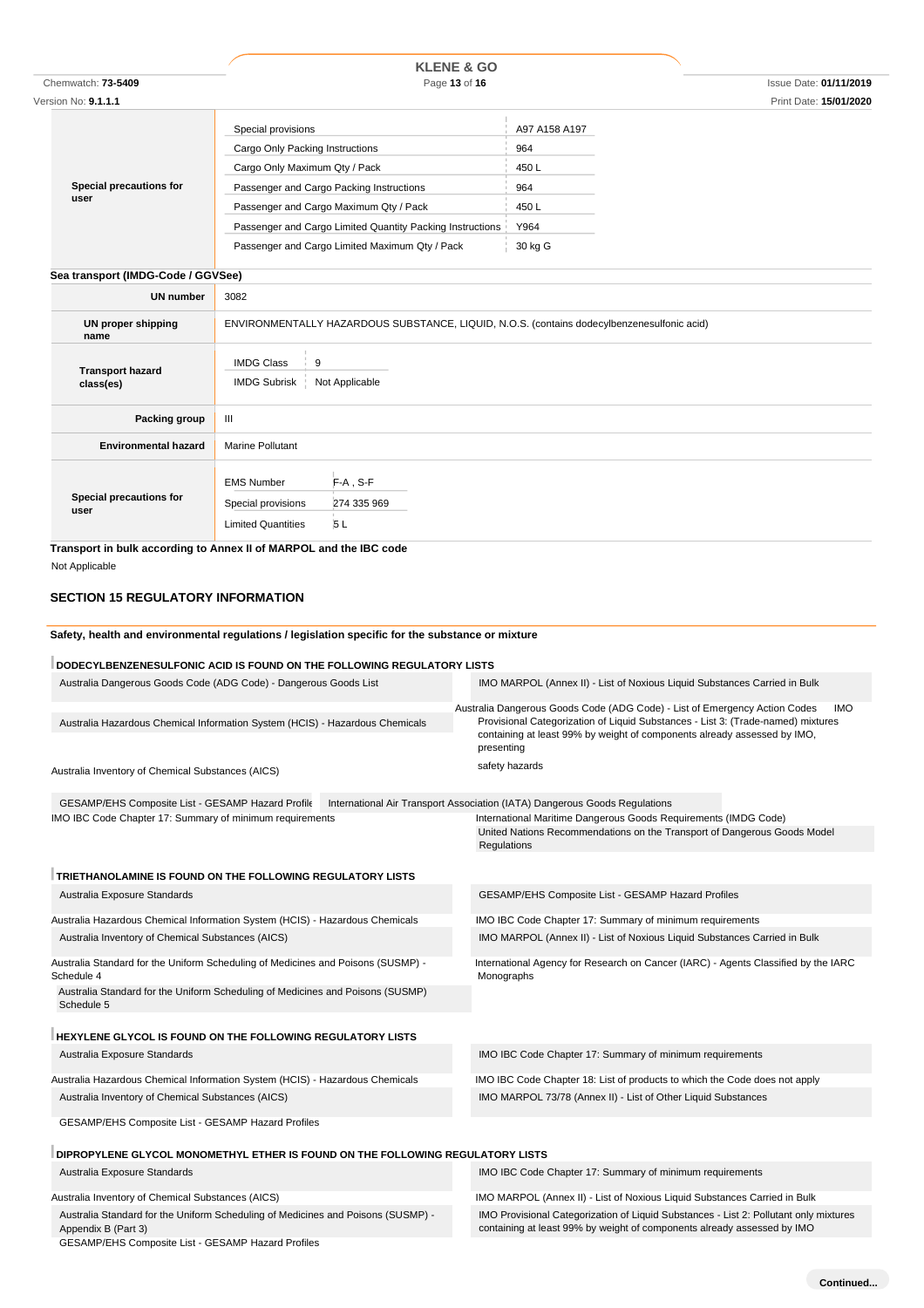Chemwatch: **73-5409** Page **14** of **16** Issue Date: **01/11/2019**

# **KLENE & GO**

#### Version No: **9.1.1.1** Print Date: **15/01/2020**

**WATER IS FOUND ON THE FOLLOWING REGULATORY LISTS**

Australia Inventory of Chemical Substances (AICS) **IMO IBC Code Chapter 18:** List of products to which the Code does not apply

| <b>National Inventory Status</b> |  |
|----------------------------------|--|
|                                  |  |

| <b>National Inventory</b>     | <b>Status</b>                                                                                                                                                                                            |
|-------------------------------|----------------------------------------------------------------------------------------------------------------------------------------------------------------------------------------------------------|
| Australia - AICS              | Yes                                                                                                                                                                                                      |
| Canada - DSL                  | Yes                                                                                                                                                                                                      |
| Canada - NDSL                 | No (triethanolamine; water; dodecylbenzenesulfonic acid; dipropylene glycol monomethyl ether; hexylene glycol)                                                                                           |
| China - IECSC                 | Yes                                                                                                                                                                                                      |
| Europe - EINEC / ELINCS / NLP | Yes                                                                                                                                                                                                      |
| Japan - ENCS                  | Yes                                                                                                                                                                                                      |
| Korea - KECI                  | Yes                                                                                                                                                                                                      |
| New Zealand - NZIoC           | Yes                                                                                                                                                                                                      |
| Philippines - PICCS           | Yes                                                                                                                                                                                                      |
| USA - TSCA                    | Yes                                                                                                                                                                                                      |
| Taiwan - TCSI                 | Yes                                                                                                                                                                                                      |
| Mexico - INSQ                 | Yes                                                                                                                                                                                                      |
| Vietnam - NCI                 | Yes                                                                                                                                                                                                      |
| Russia - ARIPS                | Yes                                                                                                                                                                                                      |
| Legend:                       | Yes = All CAS declared ingredients are on the inventory<br>No = One or more of the CAS listed ingredients are not on the inventory and are not exempt from listing(see specific ingredients in brackets) |

## **SECTION 16 OTHER INFORMATION**

| <b>Revision Date</b>       | 01/11/2019        |                                                                                                                                                                                                                                                                                                                      |
|----------------------------|-------------------|----------------------------------------------------------------------------------------------------------------------------------------------------------------------------------------------------------------------------------------------------------------------------------------------------------------------|
| <b>Initial Date</b>        | 06/01/2017        |                                                                                                                                                                                                                                                                                                                      |
| <b>SDS Version Summary</b> |                   |                                                                                                                                                                                                                                                                                                                      |
| Version                    | <b>Issue Date</b> | <b>Sections Updated</b>                                                                                                                                                                                                                                                                                              |
| 8.1.1.1                    | 29/08/2019        | Acute Health (skin), Advice to Doctor, Chronic Health, Classification, Disposal, Engineering Control, Environmental, Fire<br>Fighter<br>(fire/explosion hazard), Fire Fighter (fire fighting), First Aid (inhaled), Handling Procedure, Ingredients, Spills (major), Spills<br>(minor), Storage (suitable container) |
| 9.1.1.1                    | 01/11/2019        | One-off system update. NOTE: This may or may not change the GHS classification                                                                                                                                                                                                                                       |

#### **Other information**

Classification of the preparation and its individual components has drawn on official and authoritative sources as well as independent review by the Chemwatch Classification committee using available literature references.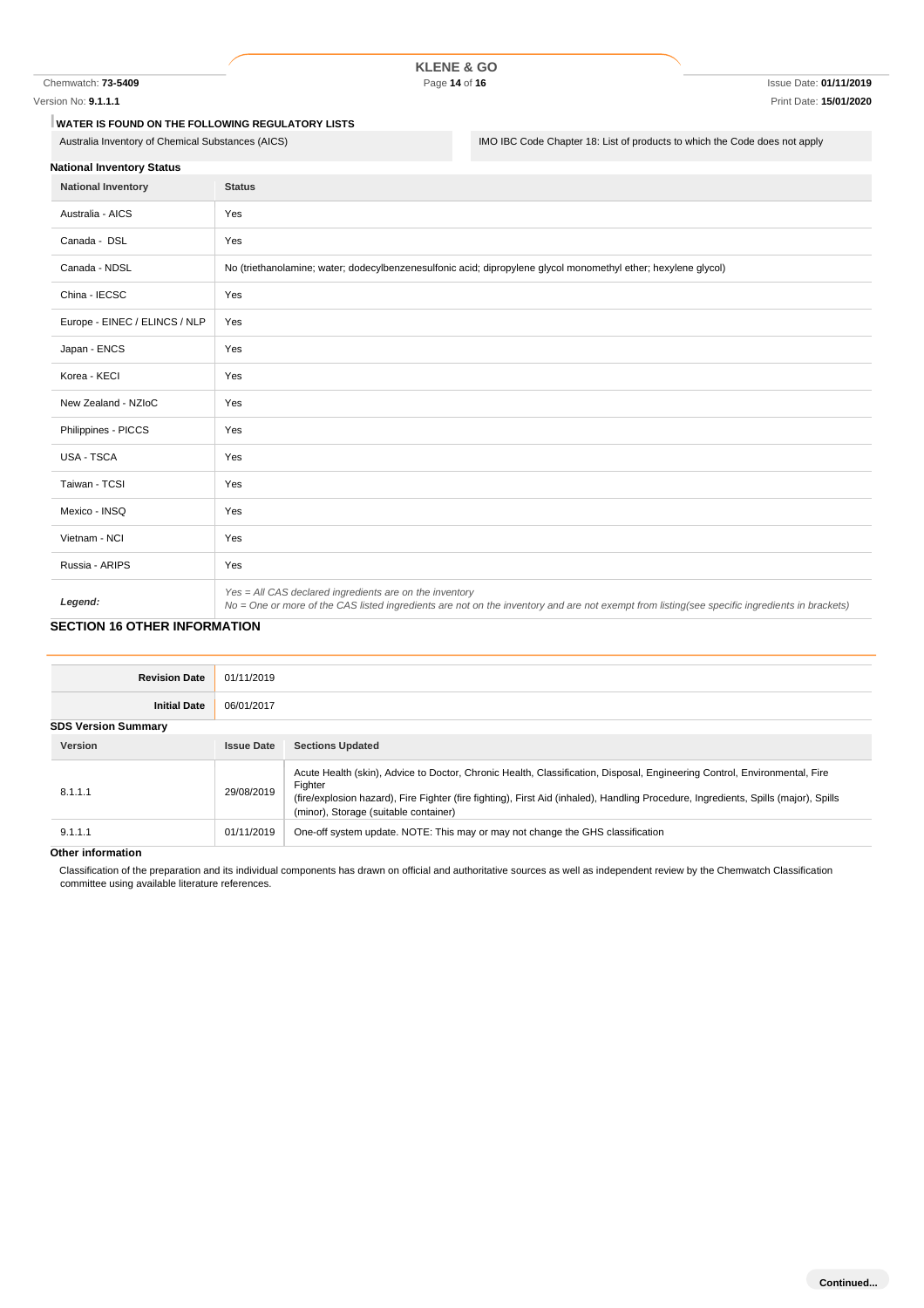The SDS is a Hazard Communication tool and should be used to assist in the Risk Assessment. Many factors determine whether the reported Hazards are Risks in the workplace or other settings. Risks may be determined by reference to Exposures Scenarios. Scale of use, frequency of use and current or available engineering controls must be considered.

Version No: **9.1.1.1** Print Date: **15/01/2020 KLENE & GO**